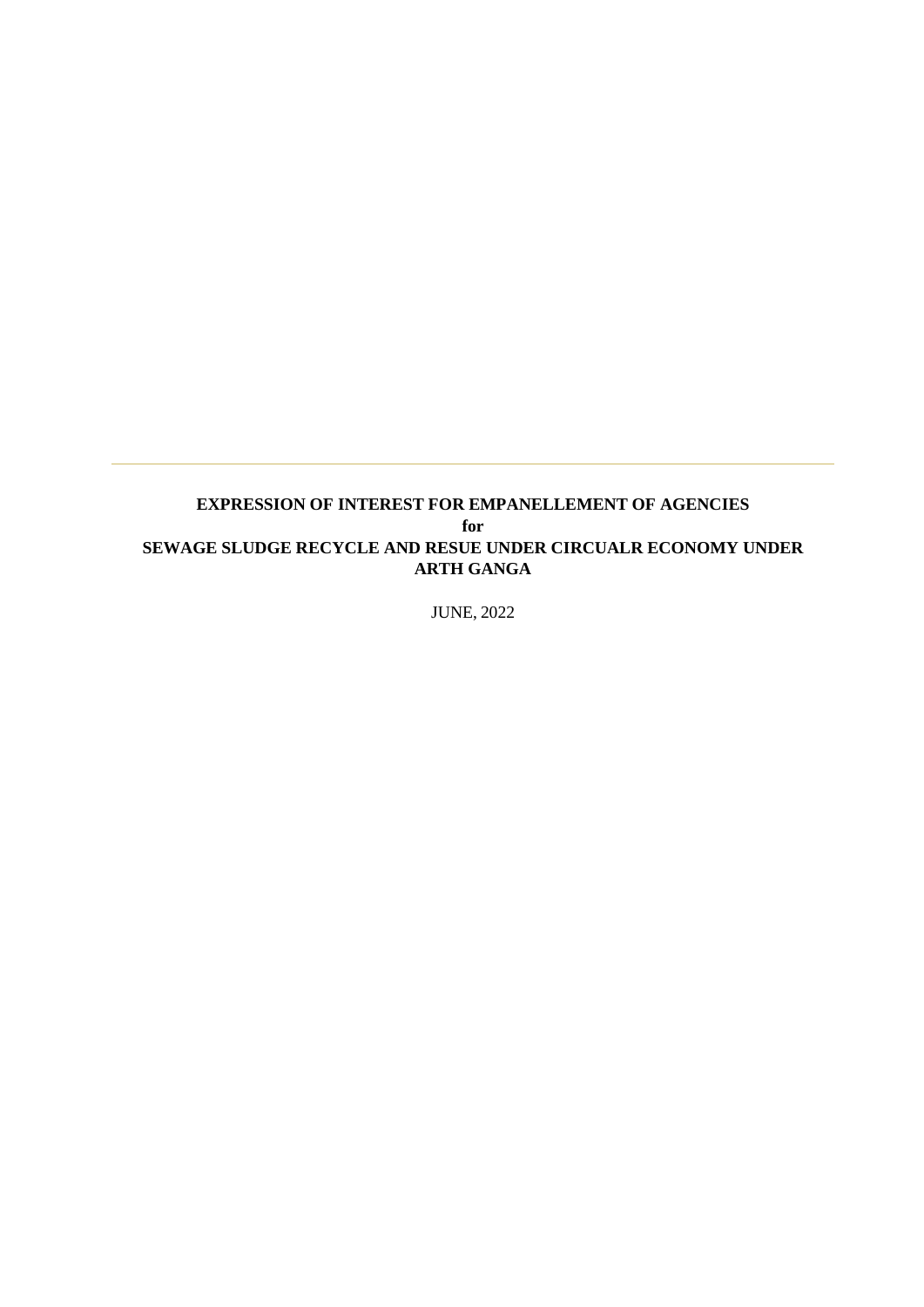## **TABLE OF CONTENTS**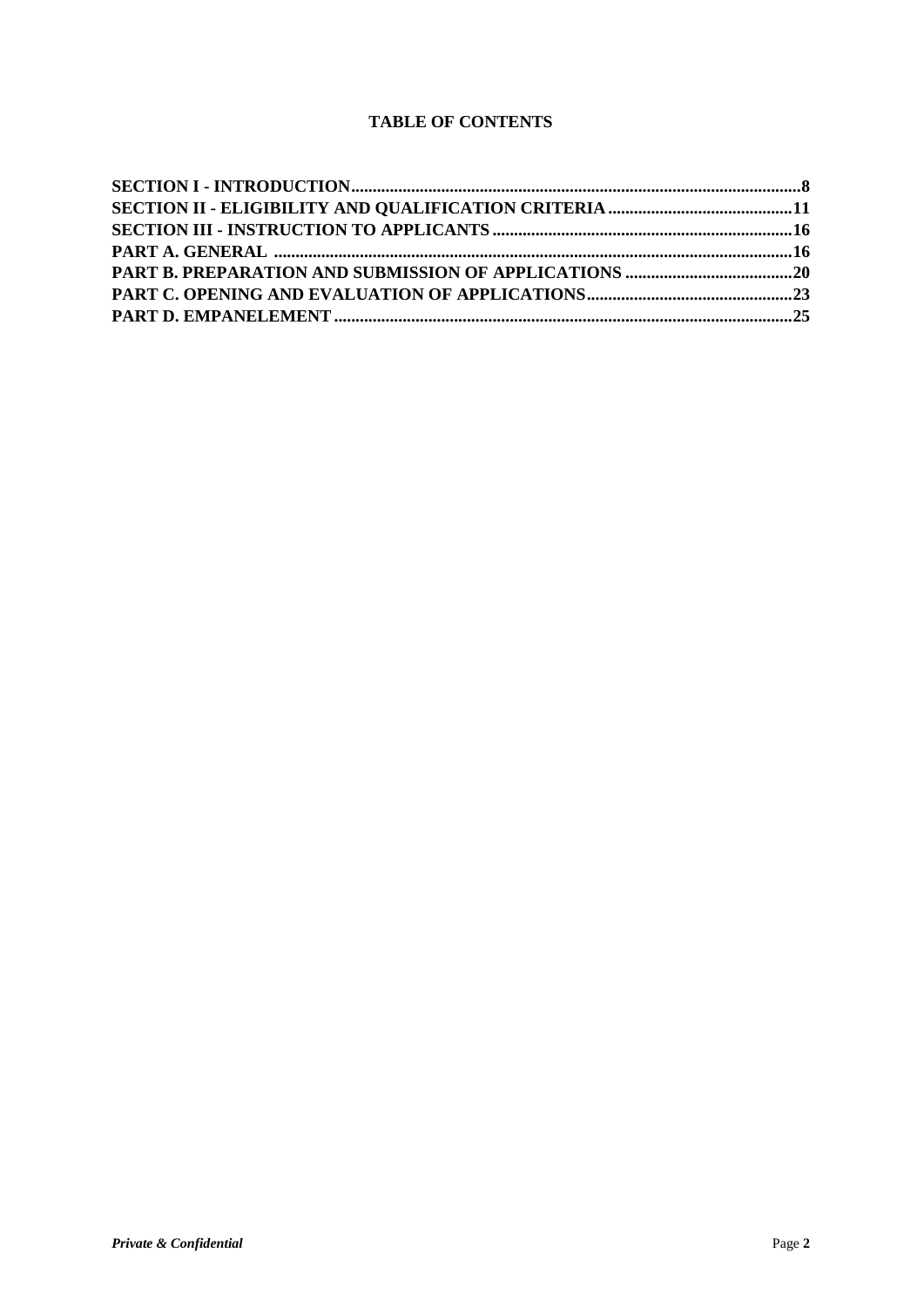#### **DISCLAIMER**

The information contained in this EOI or any other information provided to the Applicants, whether verbally or in writing or in any other form, by or on behalf of NMCG and its employees or advisors is provided to the Applicants on the terms and conditions set out in this EOI and such other terms and conditions subject to which such information is provided.

This EOI is not an agreement and further it is neither an offer nor an invitation by the to the Applicants or any other Person. The purpose of this EOI is to provide the Applicants with information that may be useful to them in the preparation and submission of their Applications.

This EOI includes statements which reflect various assumptions and assessments arrived at by NMCG and their advisors for the Project. Such assumptions, assessments and statements do not purport to contain all the information that the Applicants may require. The information contained in this EOI may not be appropriate for all Persons and it is not possible for, NMCG and their employees or advisors to consider the investment objectives, financial situation and particular needs of each Person who reads this EOI. The assumptions, assessments, statements and information contained in this EOI may not be complete, accurate, adequate or correct. Each Application should therefore conduct its own investigations and analysis and should check the accuracy, adequacy, correctness, reliability and completeness of the assumptions, assessments, statements and information contained in this EOI.

The information provided in this EOI to the Applicants is on a wide range of matters, some of which may depend upon interpretation of the law. The information given is not intended to be an exhaustive account of statutory requirements and should not be regarded as a complete or authoritative statement of the law. NMCG and their employees and advisors accept no responsibility for the accuracy or otherwise for any interpretation or opinion on laws expressed in this EOI.

NMCG and their employees and advisors make no representation or warranty and will have no liability to any Person, including any Applicant, under any law, statute, rules or regulations or tort or otherwise for any loss, damage, cost or expense which may arise from or that may be incurred or suffered on account of anything contained in this EOI or otherwise, including the accuracy, adequacy, correctness, completeness or reliability of this EOI and any assessment, assumption, statement or information contained in this EOI or deemed to form part of this EOI or arising in any way.

It will be deemed that by submitting the Application, a Applicant agrees and releases NMCG and their employees, agents and advisers, irrevocably, unconditionally, fully and finally from any and all liability for any claims, losses, damages, costs, expenses or liabilities in any way related to or arising from the exercise of any rights and/or performance of any obligations under this EOI and/or in connection with the Application Process, to the fullest extent permitted by Applicable Law and waives any and all rights and/or claims it may have in this respect, whether actual or contingent, whether present or in the future.

NMCG and their employees and advisors also accept no liability of any nature, whether resulting from negligence or otherwise arising from reliance of any Applicant upon the content of this EOI. The may, in its absolute discretion but without being under any obligation to do so, update, amend or supplement the information, assessment, statement or assumptions contained in this EOI.

The issue of this EOI does not imply that the is bound to qualify any Applicant or to award any Project to any Applicant. NMCG reserves the right to reject all or any of the Applications without assigning any reasons whatsoever.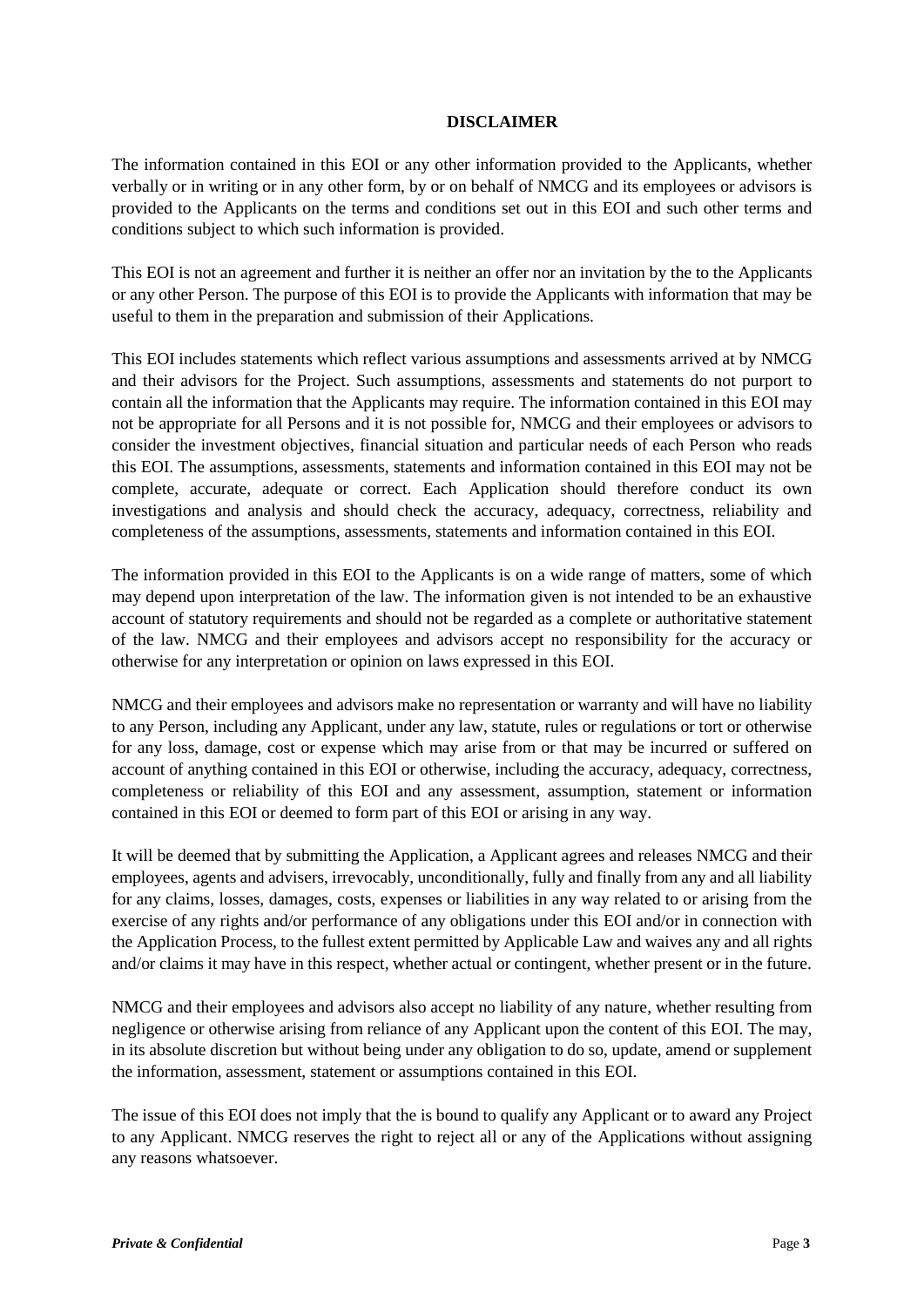## **GLOSSARY**

In this EOI, unless the context otherwise requires, capitalised terms shall have the meaning given to them in the table below. Capitalised terms not defined below shall have the meaning given to them in the Concession Agreement.

| <b>Addendum or Addenda</b>  | means an addendum or addenda to the EOI.                                                                                                                                                                                                                                                                                                                                                                                                                                                                                                                                                                                                                                                                                                                                                                                                             |
|-----------------------------|------------------------------------------------------------------------------------------------------------------------------------------------------------------------------------------------------------------------------------------------------------------------------------------------------------------------------------------------------------------------------------------------------------------------------------------------------------------------------------------------------------------------------------------------------------------------------------------------------------------------------------------------------------------------------------------------------------------------------------------------------------------------------------------------------------------------------------------------------|
| <b>Annexure</b>             | means an annexure to this EOI.                                                                                                                                                                                                                                                                                                                                                                                                                                                                                                                                                                                                                                                                                                                                                                                                                       |
| <b>Application</b>          | means a Application consisting of documents submitted by a<br>Applicant for empanelment under this EOI.                                                                                                                                                                                                                                                                                                                                                                                                                                                                                                                                                                                                                                                                                                                                              |
| <b>Application Due Date</b> | means the last date for submission of the Applications specified<br>in the Application Schedule, as may be extended from time to<br>time in accordance with this EOI document.                                                                                                                                                                                                                                                                                                                                                                                                                                                                                                                                                                                                                                                                       |
| <b>Application Schedule</b> | means the schedule of the Application Process set out in Clause<br>2.13, as may be amended from time to time.                                                                                                                                                                                                                                                                                                                                                                                                                                                                                                                                                                                                                                                                                                                                        |
| <b>Applicant</b>            | means an interested Person, Association, Partnership, Company<br>or a Consortium of Companies which submits an Application to<br>NMCG in accordance with this EOI and includes each Member<br>when the Applicant is a Consortium, and Applicants shall be<br>construed accordingly.                                                                                                                                                                                                                                                                                                                                                                                                                                                                                                                                                                  |
| <b>Associate</b>            | means, in relation to a Bidder or a Member of a Consortium, a<br>Person who Controls, or is Controlled by, or is under the<br>common Control of the same Person who Controls such Bidder<br>or Member of a Consortium.                                                                                                                                                                                                                                                                                                                                                                                                                                                                                                                                                                                                                               |
| <b>Business Model</b>       | means the model adopted by the Applicant in business of<br>recycling the sludge for economic profit/benefit. Indicative<br>models may include:<br>production and sale of organic bio-manure through<br>a)<br>composting/co-composting with organic waste, fortified with<br>natural minerals for agriculture purpose;<br>Sale of compressed bio gas from sludge digestion/co<br>b)<br>digestion of sludge and organic waste.<br>$\mathbf{c})$<br>Generation of electricity through digestion or co<br>digestion.<br>d)<br>Production of compressed cakes for sale to Thermal<br>power plants.<br>Production and sale of pavement blocks.<br>e)<br>Generation and sale of hydrogen from bio gas.<br>f)<br>Production and sale of any other products from bio<br>g)<br>solids of sewage.<br>This list is not exhaustive and only indicative in nature. |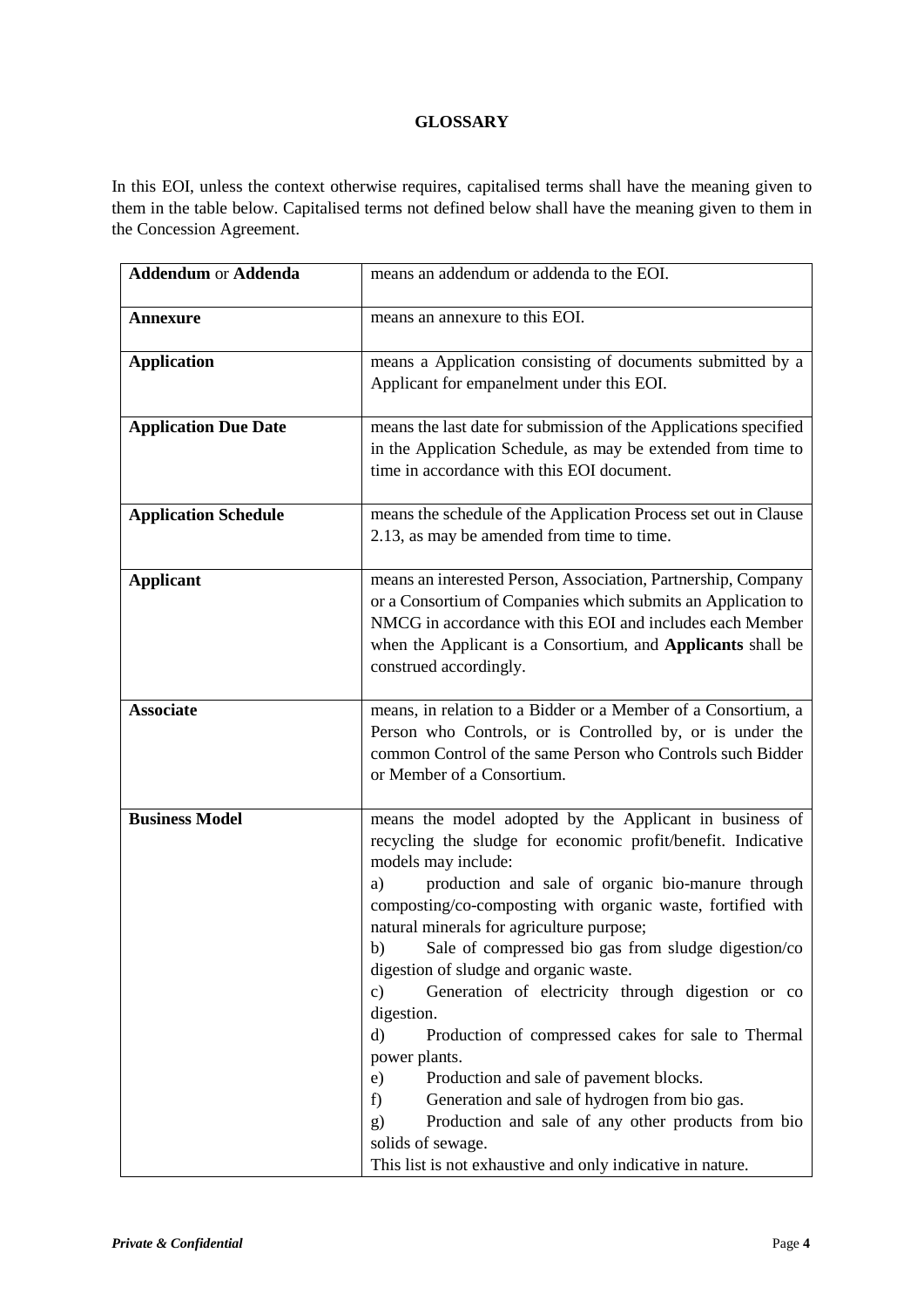| <b>Clause</b>               | means a clause of this EOI.                                                                                                                                                                                                                                                                                                     |  |  |  |
|-----------------------------|---------------------------------------------------------------------------------------------------------------------------------------------------------------------------------------------------------------------------------------------------------------------------------------------------------------------------------|--|--|--|
| <b>Companies Act</b>        | means the (Indian) Companies Act, 1956 and the (Indian)<br>Companies Act, 2013, as amended from time to time, as the<br>context may require or any other relevant Act in the country of<br>incorporation of the Applicant.                                                                                                      |  |  |  |
| Company                     | means a company incorporated under the Companies Act or a<br>foreign company incorporated under the relevant statute of its<br>jurisdiction.                                                                                                                                                                                    |  |  |  |
| <b>Conflict of Interest</b> | has the meaning ascribed to it in Clause 3.3.                                                                                                                                                                                                                                                                                   |  |  |  |
| Consortium                  | means any combination of Companies that have formed a<br>consortium for the purpose of submitting a Application.                                                                                                                                                                                                                |  |  |  |
| <b>Control</b>              | means, with respect to a Person:                                                                                                                                                                                                                                                                                                |  |  |  |
|                             | the ownership, directly or indirectly, of more than 50%<br>(a)<br>of the voting shares of such Person; or                                                                                                                                                                                                                       |  |  |  |
|                             | the power, directly or indirectly, to direct or influence<br>(b)<br>the management and policies of such Person by<br>operation of law, contract or otherwise,                                                                                                                                                                   |  |  |  |
|                             | and the term <b>Controlled</b> shall be construed accordingly.                                                                                                                                                                                                                                                                  |  |  |  |
| e-Procurement Portal        | means the e-procurement portal available at the following url:<br>https://eprocure.gov.in/eprocure/app                                                                                                                                                                                                                          |  |  |  |
| <b>Financial Capacity</b>   | means the financial capacity and strength of the Applicant, as<br>determined in accordance with Clause 4.2.                                                                                                                                                                                                                     |  |  |  |
| <b>Financial Year</b>       | means each 12-month period commencing on 1 <sup>st</sup> April of one<br>calendar year and ending on 31 <sup>st</sup> March of the next calendar<br>year; and if different for an Applicant, then the 12-month period<br>for which such Applicant files its statutory audited accounts in<br>the normal course of its business. |  |  |  |
| Ganga 2016 Order            | has the meaning ascribed to it in Clause 1.2.                                                                                                                                                                                                                                                                                   |  |  |  |
| GoI                         | means the Government of India.                                                                                                                                                                                                                                                                                                  |  |  |  |
| <b>Lead Member</b>          | means the Member nominated by the Members of the<br>Consortium Applicant to act as the lead member.                                                                                                                                                                                                                             |  |  |  |
| <b>Member</b>               | means a member of a Consortium.                                                                                                                                                                                                                                                                                                 |  |  |  |
| <b>Metric Ton</b>           | Means unit used to measure the quantity of sludge and one<br>Metric ton is equal to 1000 Kilograms.                                                                                                                                                                                                                             |  |  |  |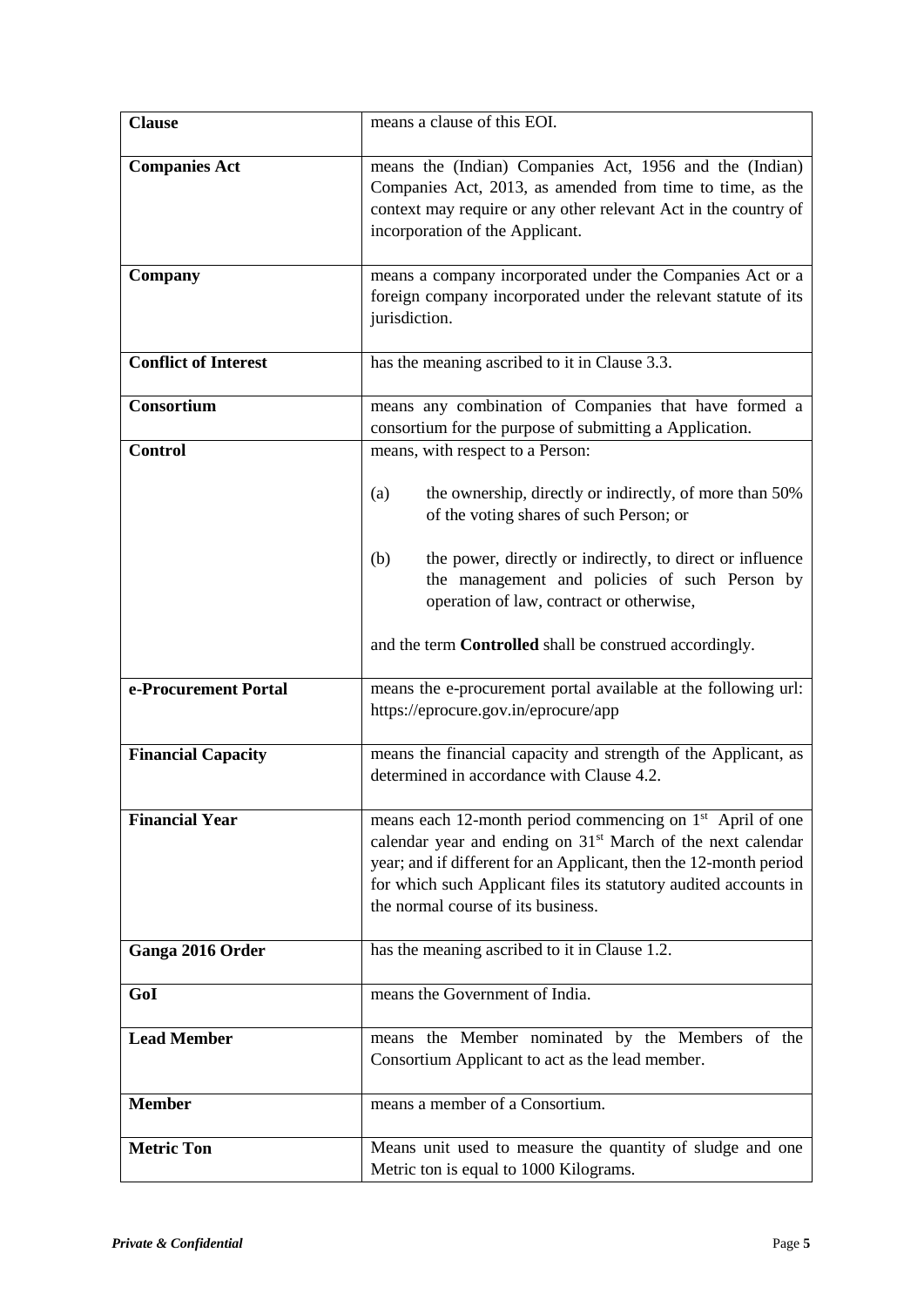| <b>MoJS</b>                    | Mean Ministry of Jal Shakti                                                                                                                                                                                                                       |  |  |  |
|--------------------------------|---------------------------------------------------------------------------------------------------------------------------------------------------------------------------------------------------------------------------------------------------|--|--|--|
| <b>MLD</b>                     | means million litres per day.                                                                                                                                                                                                                     |  |  |  |
| <b>DoWR</b>                    | means the Department of Water Resources, River Development<br>and Ganga Rejuvenation.                                                                                                                                                             |  |  |  |
| <b>Net Worth</b>               | means the net worth of an Applicant, which shall be determined<br>as follows:<br>subscribed and paid up equity share capital; and<br>(a)<br>(b)<br>reserves                                                                                       |  |  |  |
|                                | <b>LESS</b>                                                                                                                                                                                                                                       |  |  |  |
|                                | revaluation reserves;<br>(c)<br>miscellaneous expenditure not written off;<br>(d)<br>reserves not available for distribution to equity<br>(e)<br>shareholders; and<br>(f)<br>aggregate value of accumulated losses.                               |  |  |  |
| <b>NMCG</b>                    | means the National Mission for Clean Ganga, a statutory body<br>constituted under the Environment (Protection) Act, 1986.                                                                                                                         |  |  |  |
| O&M                            | means operation and maintenance.                                                                                                                                                                                                                  |  |  |  |
| <b>Person</b>                  | means any individual, company, corporation, partnership, joint<br>venture, trust, society, sole proprietor, limited liability<br>partnership, co-operative society, government company,<br>unincorporated organization or any other legal entity. |  |  |  |
| <b>Power Charges</b>           | means the Power Charges against power consumed by any units<br>operated by Applicant, as the context may require.                                                                                                                                 |  |  |  |
| <b>PPP</b>                     | means public private partnership.                                                                                                                                                                                                                 |  |  |  |
| <b>Pre-Application Meeting</b> | means the meeting to be held in accordance with Clause 8.2.                                                                                                                                                                                       |  |  |  |
| Project                        | means the design, development, finance, construction, operation<br>and maintenance of the sludge recycle projects that might be<br>conceptualized by NMCG and tendered by concerned executing<br>agencies identified by NMCG.                     |  |  |  |
| <b>Qualification Criteria</b>  | means the qualification criteria set out in Clause 4 that a<br>Applicant is required to satisfy (in addition to the eligibility<br>criteria), to be qualified for evaluation under this EOI.                                                      |  |  |  |
| <b>Qualification Proposal</b>  | means the proposal to be submitted by each Applicant to<br>demonstrate their eligibility criteria as set out in Clause 3 and<br>Clause 4 for the empanelment.                                                                                     |  |  |  |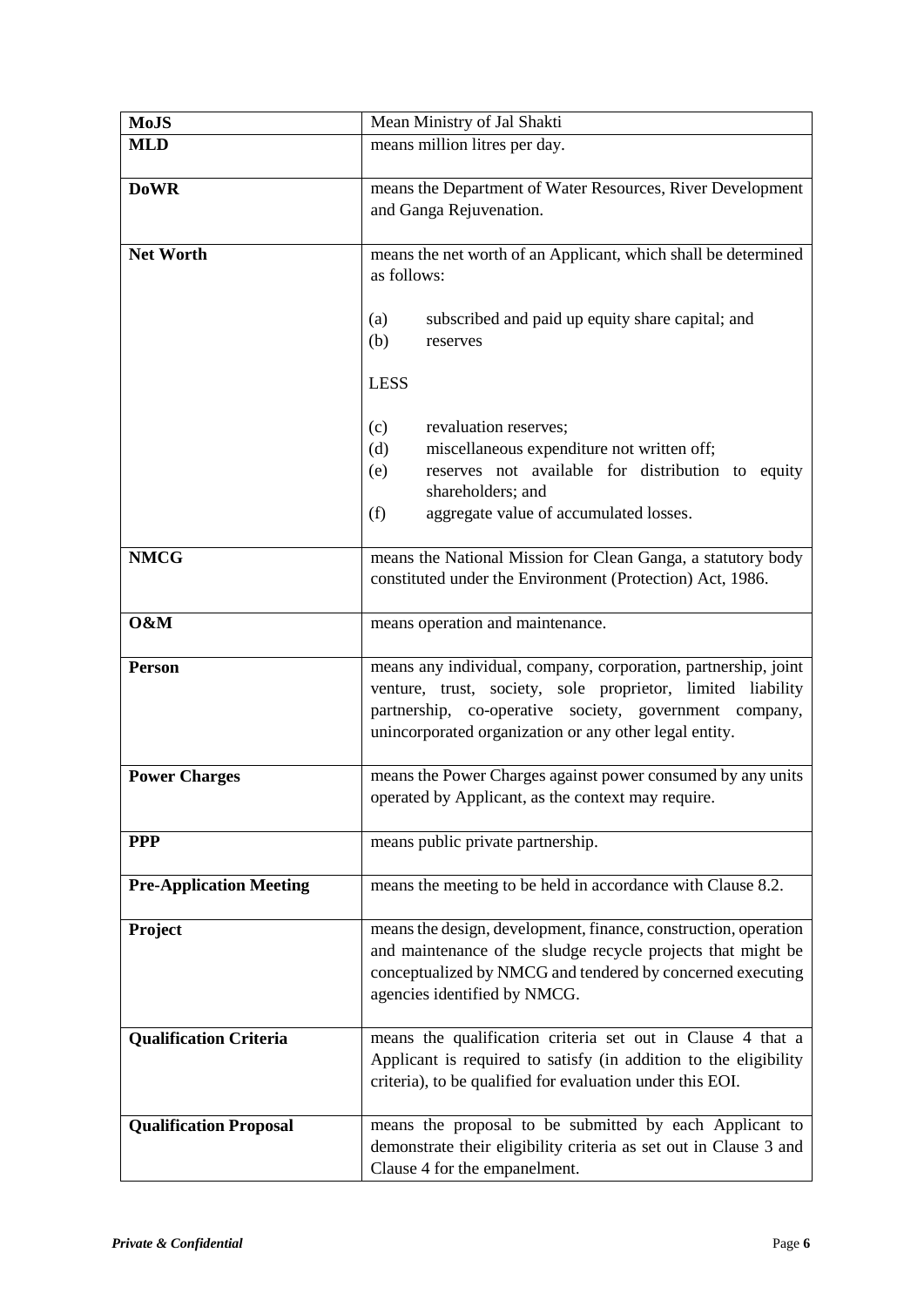| <b>EOI</b>                       | means this Expression of Interest dated 13 <sup>th</sup> June 2022 along<br>with its Schedules and Annexures and includes any Addenda, if<br>issued.                                                                                                                                                                                                                                                                                                                                                        |
|----------------------------------|-------------------------------------------------------------------------------------------------------------------------------------------------------------------------------------------------------------------------------------------------------------------------------------------------------------------------------------------------------------------------------------------------------------------------------------------------------------------------------------------------------------|
| <b>Rupee or INR</b>              | means Indian Rupees, the lawful currency of India.                                                                                                                                                                                                                                                                                                                                                                                                                                                          |
| <b>Section</b>                   | means a section of this EOI.                                                                                                                                                                                                                                                                                                                                                                                                                                                                                |
| <b>Selected Applicant</b>        | means the eligible Applicant selected for Empanelment under<br>this EOI.                                                                                                                                                                                                                                                                                                                                                                                                                                    |
| <b>STP</b>                       | means a sewage treatment plant.                                                                                                                                                                                                                                                                                                                                                                                                                                                                             |
| <b>Supporting Infrastructure</b> | means collectively, Supporting Infrastructure associated with<br>the STP.                                                                                                                                                                                                                                                                                                                                                                                                                                   |
| <b>Taxes</b>                     | means all taxes, levies, imposts, cesses, duties and other forms<br>of taxation, including (but without limitation) income tax, goods<br>and services tax, octroi, entry tax, corporation profits tax,<br>advance corporation tax, capital gains tax, residential and<br>property tax, customs and other import and export duties, excise<br>duties, stamp duty or capital duty, and any interest, surcharge,<br>penalty or fine in connection therewith which may be payable<br>by the Selected Applicant. |
| <b>Turnover</b>                  | Means Turnover defined under section 2(91) of Companies Act<br>in the case of incorporated entities or may be construed<br>accordingly as per the same definition for an incorporated<br>entities.                                                                                                                                                                                                                                                                                                          |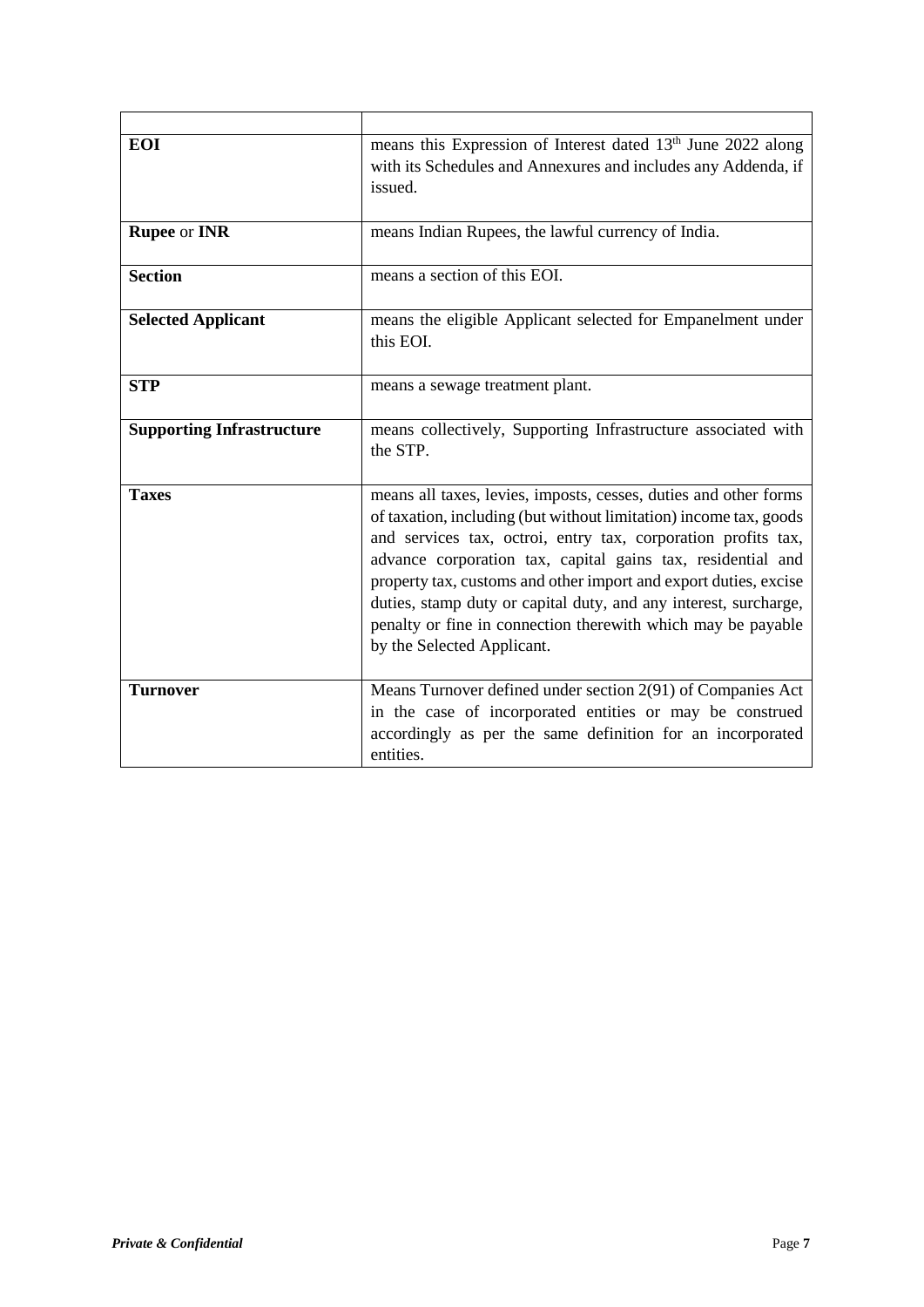## **SECTION I INTRODUCTION**

## <span id="page-7-0"></span>**1. BACKGROUND**

- 1.1 The GoI, recognizing that long-term rejuvenation of the river Ganga will have significant social and economic benefits on the lives of the 500 million people living along its basin, has identified cleaning of the river Ganga as one of its priorities. For this purpose, in May 2015, the GoI approved the flagship Namami Gange programme for cleaning, rejuvenation, and protection of the river Ganga. In January 2016, the GoI approved a hybrid annuity model to implement STP projects under the Namami Gange programme on a PPP basis.
- 1.2 Subsequently, the MoWR issued the River Ganga (Rejuvenation, Protection and Management) Authorities Order, 2016 (**Ganga 2016 Order**) to constitute various authorities to assist the GoI in achieving its aim of effective abatement of pollution in the river Ganga. The Ganga 2016 Order applies to all states in the catchment of the river Ganga basin. The Ganga 2016 Order revised the legal status of NMCG (which was initially constituted as a registered society under the Societies Registration Act, 1860) to an authority constituted under the Environment (Protection) Act, 1986 and designated NMCG as the nodal agency for the implementation of the Ganga 2016 Order.
- 1.3 National Mission for Clean Ganga (NMCG), Government of India as part of implementing Namami Gange programme- an integrated mission for rejuvenation of river Ganga, has adopted a holistic approach for the restoration, protection, and conservation of the Ganga River Basin. The river Ganga basin spread across a quarter of India's landmass, with a population of approximately 520 million reside is one of the largest river basins in the world. The efforts of NMCG has ushered a paradigm shift in the Indian wastewater sector by introducing innovative best practices such as Hybrid Annuity based Public Private Partnership (PPP) Mode (HAM) and One City One Operator (OCOP) Model to enhance infrastructure creation, service delivery, ownership and accountability for delivery of wastewater treatment services.
- 1.4 Launched in 2014-15, Namami Gange is a central sector scheme for the conservation, protection and rejuvenation of the Ganga River Basin. The program was given a dedicated budget of Rs. 20,000 Crore for a period of 5 years. In 2022, the Namami Gange II was sanctioned, with a special focus on sewerage infrastructure creation in tributaries of Ganga. The Cabinet approved Namami Gange II for Rs 22,500 Cr
- 1.5 As of April 2022, the mission has sanctioned 366 projects worth Rs 30,671.5 Cr under various components such as sewerage infrastructure, industrial pollution abatement, biodiversity, wetland conversation, groundwater management, afforestation, advocacy and public outreach, research and development, amongst others. Moreover,159 sewerage infrastructure projects have been sanctioned worth Rs 24,223 Cr to create a wastewater treatment capacity of 4930 MLD and lay 5,137 km sewer network. Against this, 83 projects have already been completed and expenditure amounting to Rs 10,316 Cr has already been incurred. These investments in STPs are expected to generate 2000-2500 tons of sludge. The main objective of this EOI is to identify products/technologies and players in the market for sludge recycling and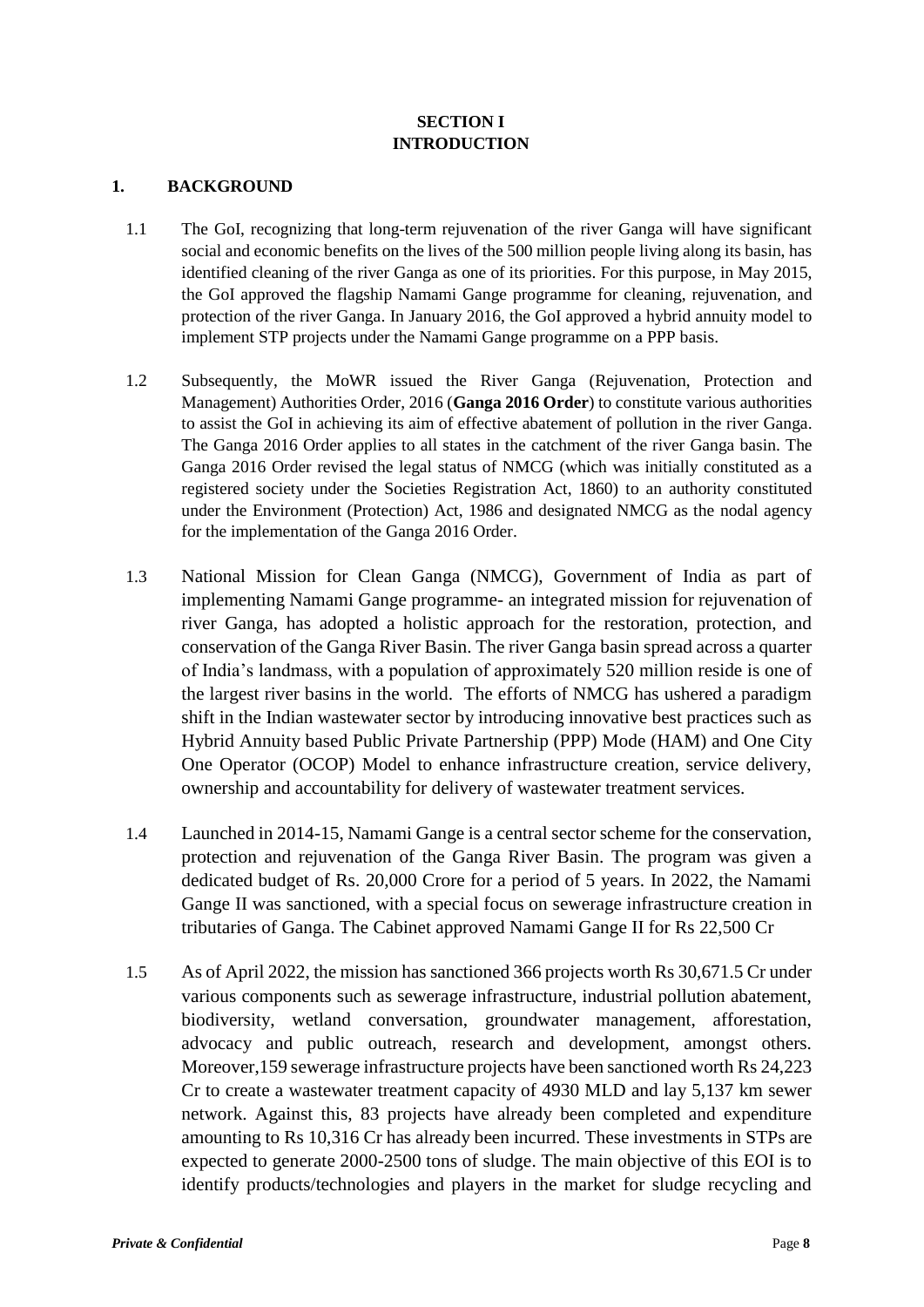reuse. Indicative reuse of sludge is mentioned in the definition of Business Models.

- 1.6 NMCG is now inviting interested Persons to submit Applications for empanelment.
- 1.7 The statements and explanations contained in this EOI are intended to provide the Applicants with an understanding of the subject matter of this EOI.

## **2. BRIEF DESCRIPTION OF THE APPLICATION PROCESS**

- 2.1 NMCG has adopted a single-stage Application Process for declaration of the Empanelled Applicant in sludge recycling and reuse.
- 2.2 The Applicants shall download the EOI from the e-Procurement Portal. The EOI will appear on the e-Procurement Portal in the ''Latest Active Tenders'' section and will be available only until the specified time on the Application Due Date. NMCG is not responsible for the completeness of the EOI, if it is not downloaded directly from the e-Procurement Portal.
- 2.3 Each Applicant is required to submit a single Application.

#### 2.4 **Evaluation stages**

The evaluation of the Applications will be carried out in 2 sub-stages:

- (a) The first sub-stage will involve qualification of the Applicants based on the evaluation of their Qualification Proposals to determine compliance with the Qualification Criteria and the eligibility criteria in accordance with Clauses 3 and 4. Only those Applicants who are found to meet the eligibility criteria and the Qualification Criteria will be qualified for the next sub-stage.
- (b) The second sub-stage will involve meeting with the Applicant for evaluation of the Business Models adopted by them and the experience, to identify suitability of the Applicant for empanelment.
- 2.5 All Applications are required to be prepared and submitted in accordance with the terms of this EOI on or before the Application Due Date.

#### 2.11 **e-Procurement**

- (a) The Application Process will be conducted by way of e-tendering. In order to participate in the Application Process, an Applicant must procure a digital signature certificate (class II or III) and register on the e-Procurement Portal using its digital signature. A digital signature certificate may be procured from a registered certifying authority as stipulated by Controller of Certifying Authorities, GoI.
- (b) In case of a Consortium, the Applicant must register with the e-Procurement Portal in the name of the Lead Member, using the digital signature certificate issued in the name of the authorized signatory of the Lead Member.
- (c) The Applicants must upload a soft copy/scanned copy of their Qualification Proposal.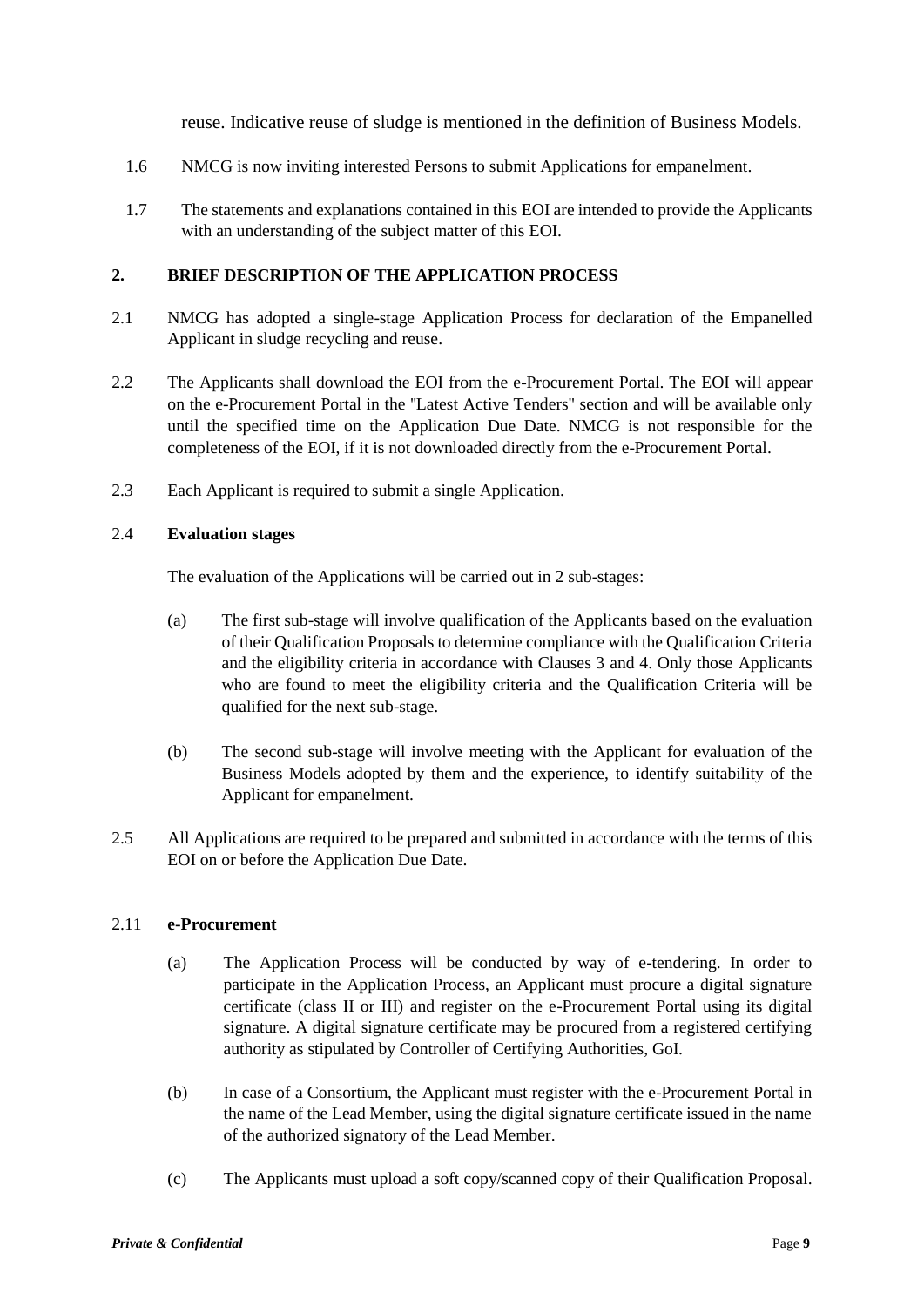The Applicants are encouraged to visit the e-Procurement Portal to acquaint themselves with the process of submitting their Applications online.

- (e) For the purposes of determining the cut-off time for submission of queries and Applications, the central server time displayed on the clock on the e-Procurement Portal will be followed by the Applicants and NMCG.
- 2.12 Any queries or requests for additional information relating to this EOI should be submitted by the Applicant on the e-Procurement Portal on or before the specified time and date mentioned in the Application Schedule.

| S. No. | <b>Event</b>                                               | <b>Date</b>                                                                                                                                                                                                                                                                                                                                                                                                                                                                                                                                                                                            |  |  |
|--------|------------------------------------------------------------|--------------------------------------------------------------------------------------------------------------------------------------------------------------------------------------------------------------------------------------------------------------------------------------------------------------------------------------------------------------------------------------------------------------------------------------------------------------------------------------------------------------------------------------------------------------------------------------------------------|--|--|
| 1.     | Issue of EOI                                               | 13th June 2022                                                                                                                                                                                                                                                                                                                                                                                                                                                                                                                                                                                         |  |  |
| 2.     | Last date for receiving<br>queries from Applicants         | 20 <sup>th</sup> June 2022, 18:00 Hrs                                                                                                                                                                                                                                                                                                                                                                                                                                                                                                                                                                  |  |  |
| 3.     | Pre-Application Meeting                                    | 21 <sup>st</sup> June 2022 at 15:00 Hrs<br>At Conference Room of National Mission for Clean<br>Ganga. The link for the meeting is provided below:<br>for<br><b>Pre-application</b><br><b>Meeting</b><br>for<br><b>EOI</b><br>Empanelment of Agencies for Sewage Sludge<br>Recycle and Reuse under Circular Economy<br>under Arth Ganga<br>Tuesday, 21 June $\cdot$ 3:00 – 5:30pm<br>Google Meet joining info<br>Video call link:<br>https://meet.google.com/pqh-mfbv-xas<br>Or dial: (US) +1 615-640-0162 PIN: 762 620 211#<br>More phone numbers: https://tel.meet/pqh-mfbv-<br>xas?pin=3959123293438 |  |  |
| 4.     | Issue of Addendum latest<br>by                             | $27th$ June 2022                                                                                                                                                                                                                                                                                                                                                                                                                                                                                                                                                                                       |  |  |
| 5.     | <b>Application Due Date</b>                                | $11th$ July 2022, up to 12:00 PM                                                                                                                                                                                                                                                                                                                                                                                                                                                                                                                                                                       |  |  |
| 6.     | Opening of Qualification<br>Proposals                      | 11 <sup>th</sup> July 2022 at 1.00 PM.                                                                                                                                                                                                                                                                                                                                                                                                                                                                                                                                                                 |  |  |
| 7.     | Pre-Empanelment<br>Meeting with shortlisted<br>Applicants. | Within 15 days from the date of opening of<br><b>Qualification Proposals</b>                                                                                                                                                                                                                                                                                                                                                                                                                                                                                                                           |  |  |
| 8.     | Empanelment<br>of<br>Applicants                            | Within 10 days from the date of Pre Empanelment<br>Meeting.                                                                                                                                                                                                                                                                                                                                                                                                                                                                                                                                            |  |  |

2.13 NMCG shall endeavour to adhere to the following schedule for the Application Process: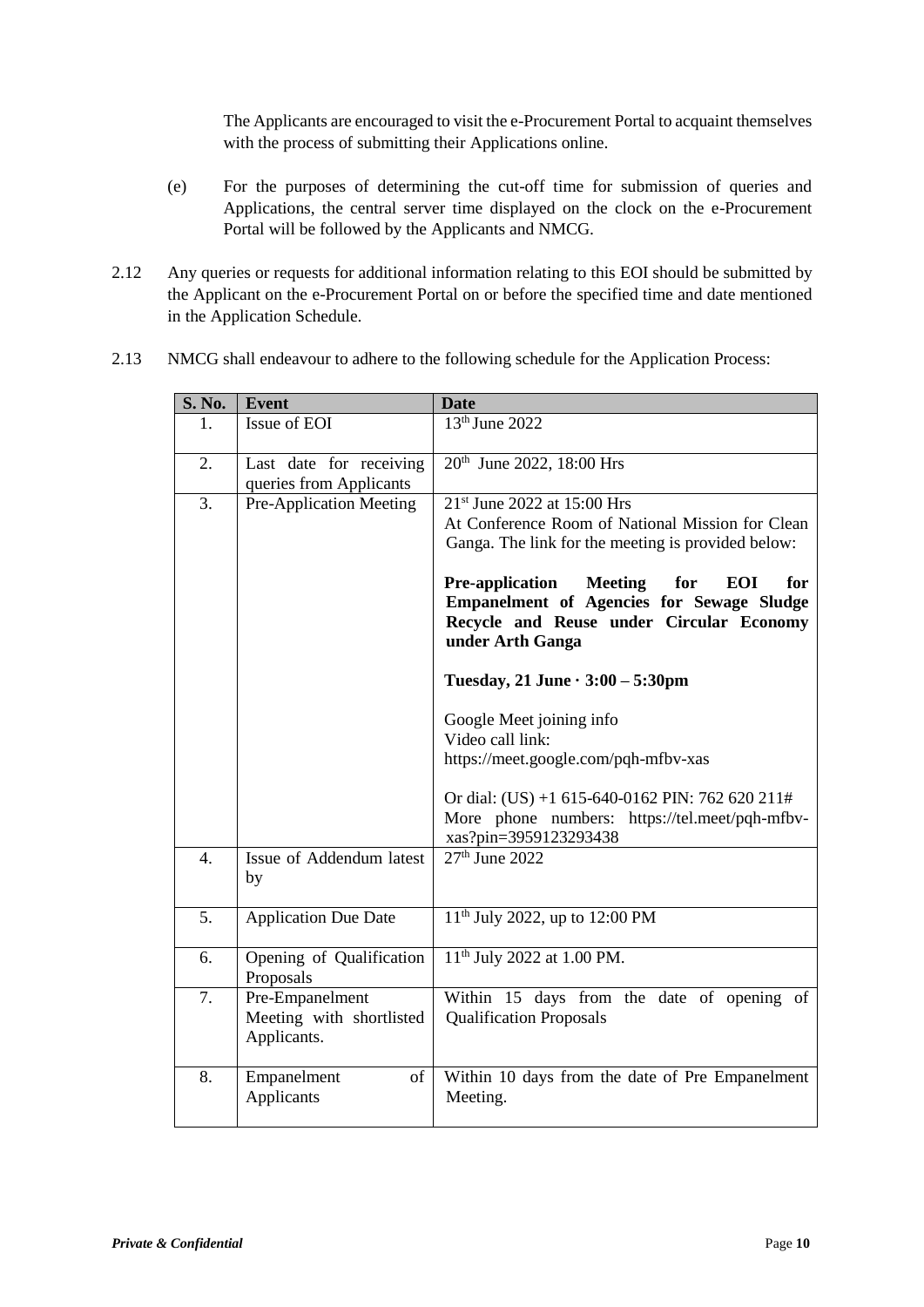## **SECTION II ELIGIBILITY AND QUALIFICATION CRITERIA**

### <span id="page-10-0"></span>**3. ELIGIBILITY OF APPLICANTS**

#### 3.1 **Nature of Applicant**

- (a) An Applicant may be a Person defined in this EOI document. The term Applicant used in this EOI shall apply to both a single entity as well as a Consortium.
- (b) If an Applicant is a Consortium, then the Consortium and its Members shall comply with the following conditions:
	- (i) The number of Members in such Consortium shall not exceed 3.
	- (ii) The Application submitted by the Consortium should contain the required information for each Member and a brief description of the roles and responsibilities of each Member.
	- (iii) The Consortium will nominate one of the Members as the Lead Member. Such nomination will be supported by a power of attorney signed by all the Members of the Consortium and will be in the format set out in Annexure. The Lead Member will have the authority to represent and bind all the Members during the Application Process.
	- (iv) For Nominating the Lead Member Other Member(s) should have issued an authorization to this effect and the same should be submitted along with the proposal.

#### 3.2 **Conflict of Interest**

An Applicant shall not have a conflict of interest (**Conflict of Interest**) that affects the Application Process. Any Applicant found to have a Conflict of Interest will be disqualified. An Applicant may be considered to have a Conflict of Interest if the Applicant:

- (a) Controls, is Controlled by or is under common Control with any of the other Applicants;
- (b) receives or has received any direct or indirect subsidy, grant, loan, subordinated debt or other funded or non-funded financial assistance from any of the other Applicants;
- (c) is also a shareholder of any other Applicant. Provided that this disqualification shall not apply in cases where the direct or indirect shareholding of an Applicant, its Member or an Associate thereof (or any shareholder having a shareholding of more than 5% of the paid up and subscribed share capital of such Applicant, Member or Associate, as the case may be) in the other Applicant, its Member or Associate is less than 5% of the subscribed and paid up equity share capital thereof; provided further that this disqualification shall not apply to any ownership by a bank, insurance company, pension fund or a public financial institution referred to in subsection (72) of section 2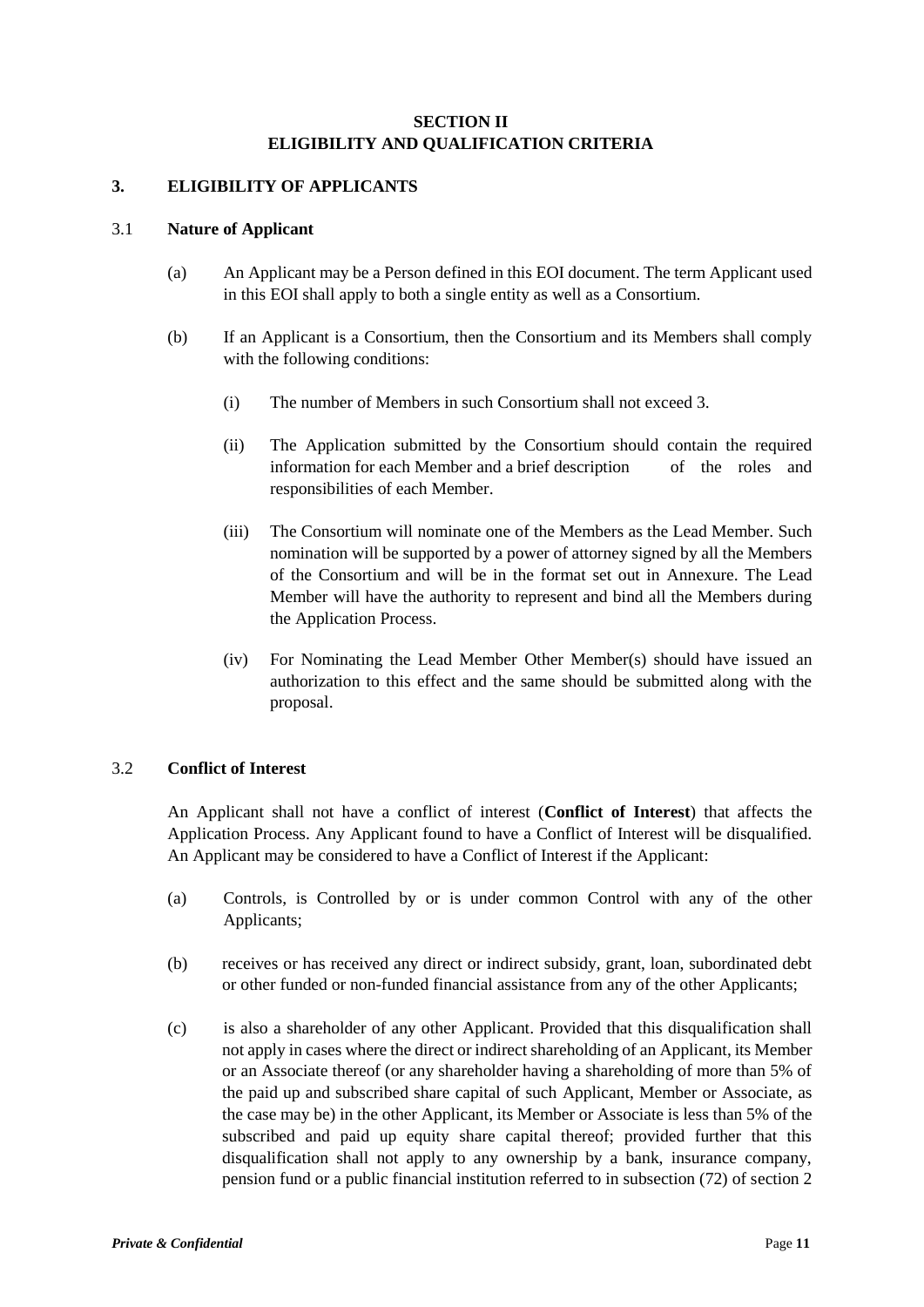of the Companies Act;

- (d) has a relationship with any of the other Applicants, directly or through common third parties, that puts them in a position to have access to information that may have an influence on the Application of one or more of such Applicants, or influence the decisions of the regarding the Application Process;
- (f) submits more than one Application either individually or through an Associate. This will result in the disqualification of all such Applications submitted by the Applicant and/or its Associates; or

## 3.4 **Fraud and Corrupt Practices**

- (a) Applicants and their respective officers, employees, agents and advisors are required to observe the highest standards of ethics during the Application Process. Notwithstanding anything to the contrary contained in this EOI, NMCG may reject an Application without being liable in any manner whatsoever to the Applicant, if it determines that an Applicant has, directly or indirectly or through an agent, engaged in a corrupt, fraudulent, coercive, undesirable or restrictive practice in or affecting the Application Process.
- (b) Without prejudice to the rights of the under Clause 3.4(a) above, in the event that an Applicant is found by NMCG to have directly or indirectly or through an officer, employee, agent or advisor engaged or indulged in any corrupt, fraudulent, coercive, undesirable or restrictive practice during the Application Process, such Applicant will not be eligible to participate in any tender or request for qualification issued by NMCG or the for 5 years, from the date such Applicant is found by NMCG to have directly or indirectly or through an officer, employee, agent or advisor engaged or indulged in any of the activities mentioned above.
- (c) For the purposes of this Clause 3.4, the following terms will have the meanings given to them below:
	- (i) **corrupt practice** means:
		- (A) offering, giving, receiving or soliciting, directly or indirectly, of anything of value to influence the actions of any Person connected with the Application Process (for the avoidance of doubt, offering of employment to, or employing, or engaging in any manner whatsoever, directly or indirectly, any official of NMCG or the who is or has been associated in any manner, directly, with the Application Process or has dealt with matters relating to the Project or arising from it, before or after its execution, at any time prior to the expiry of 1 year from the date that such official resigns or retires from or otherwise ceases to be in the service of NMCG, will be deemed to constitute influencing the actions of a Person connected with the Application Process);
	- (ii) **fraudulent practice** means any act or omission, including a misrepresentation, that knowingly or recklessly misleads, or attempts to mislead, a Person to obtain a financial or any other benefit or to avoid an obligation;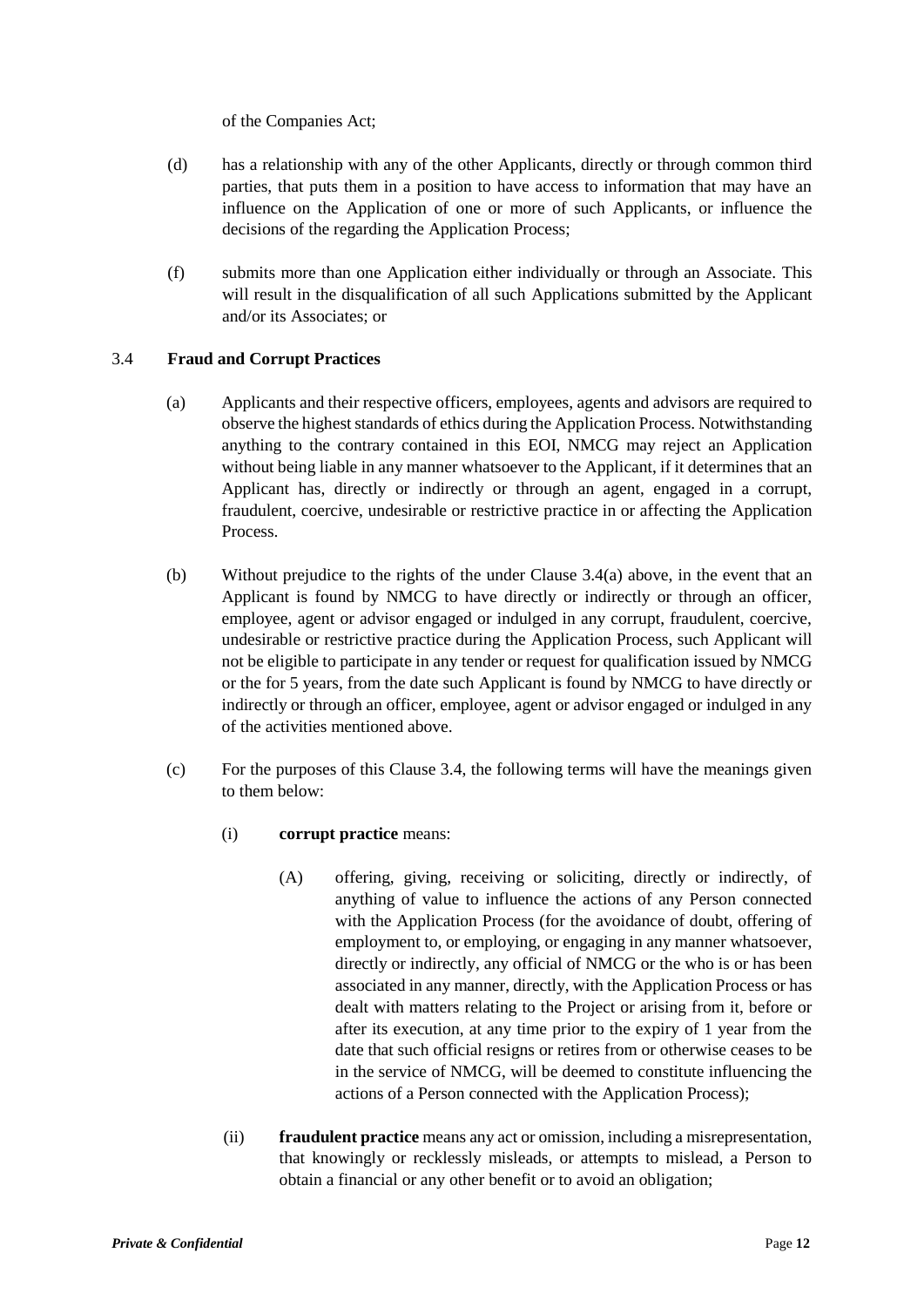- (iii) **coercive practice** means impairing or harming, or threatening to impair or harm, directly or indirectly, any Person or the property of the Person to influence improperly the actions of a Person;
- (iv) **undesirable practice** means: (A) establishing contact with any Person connected or employed or engaged by NMCG or the with the objective of canvassing, lobbying or in any manner influencing or attempting to influence the Application Process; or (B) having a Conflict of Interest (as defined in Clause 3.3); and
- (v) **restrictive practice** means forming a cartel or arriving at any understanding or arrangement among Applicants with the objective of restricting or manipulating full and fair competition in the Application Process.

## 3.5 **Other Eligibility Criteria**

- (a) If a Company/Person has or its Associates have been barred by the Government of India (GoI), any State Governments or any of its instrumentalities from participating in any project or being awarded any contract and the bar subsists on the Application Due Date, such Company will not be eligible to submit an Application.
- (b) If a Company has entered into a contract for operation of the e-Procurement Portal, which is currently valid and subsisting, then such Company and its Associates will not be eligible to submit an Application.

Applicants will provide such evidence of their continued eligibility as the may request at any time during or after the Application Process.

If an Applicant is a Consortium, then the term "**Applicant**" as used in Clause 3.3, Clause 3.4 and Clause 3.5 shall include each Member of such Consortium, and the term "**Associate**" as used in Clause 3.3, Clause 3.4 and Clause 3.5 shall include Associates of each Member of the Consortium.

## **4. QUALIFICATION CRITERIA**

The Applicants should satisfy the following minimum technical criteria and financial criteria set out in Clause 4.1 and Clause 4.2 respectively to qualify for evaluation of the Applications:

#### 4.1 **Technical Criteria**

To demonstrate its technical capacity and experience (**Technical Capacity**), the Applicant must have the following experience:

- (a) Development Business experience
	- (i) The Applicant shall have the experience of having developed and implemented at least one sludge recycling business model which is private  $\&$  self-sustained on its own or one with viability gap funding through PPP or any other mode of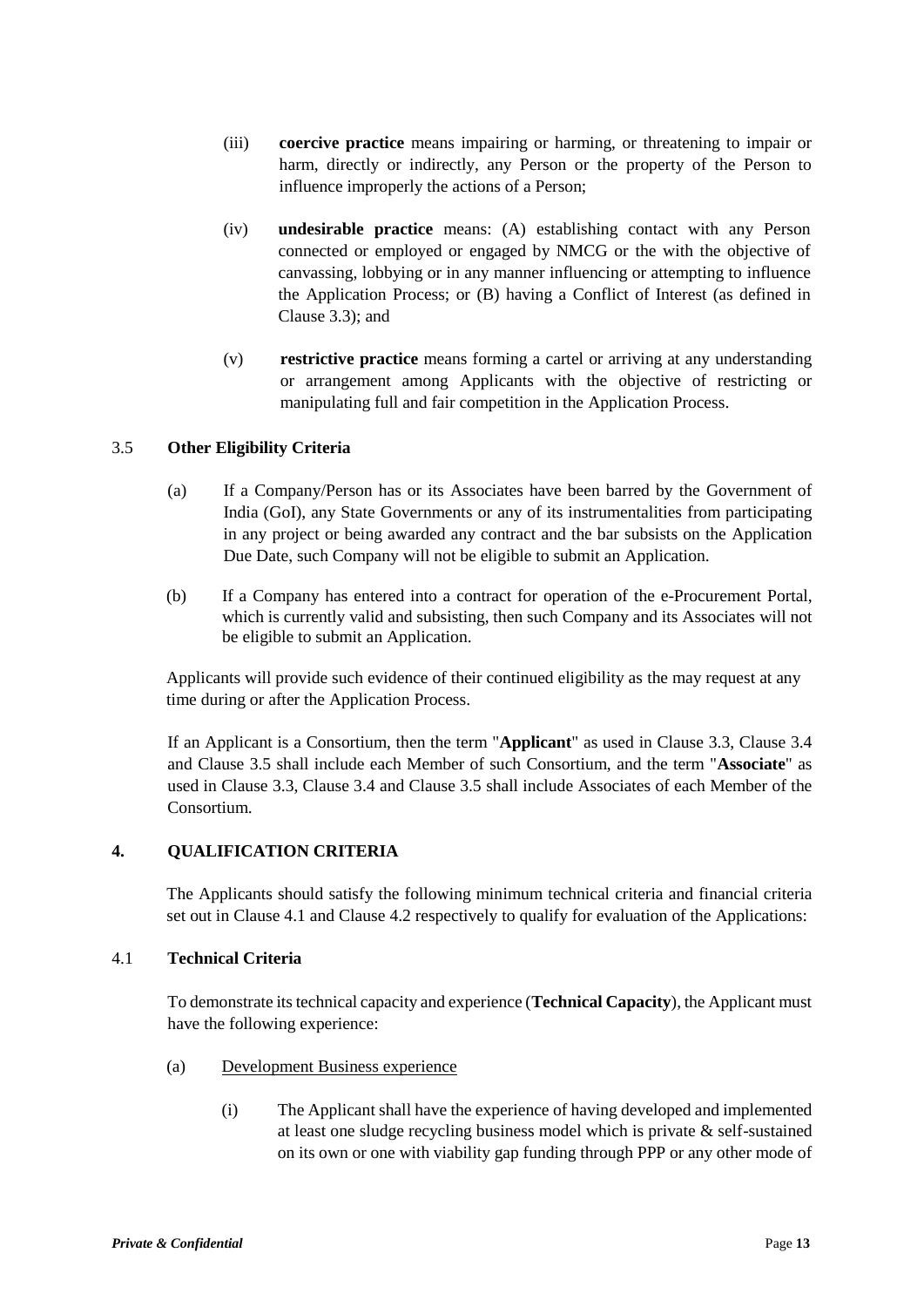PPP from a government agency or full funded through government funding for domestic/industrial sludge.

- (ii) Such that capacity of such plant/business shall not be less than 10 Metric Ton per day.
- (iii) For qualification for  $4.1(a)$  (i), experience in solid waste composting experience can also be considered if the Applicant can prove the capability and a clear business plan for sludge recycling.
- (iv) Projects submitted for claiming experience could have adopted any technology that is successfully operational and delivering desired results in last 5 years.
- (v) If the Applicant is claiming experience from a project, that is fully funded by government, then necessary certification to the extent that the plants are operational needs to be submitted.
- (vi) In such a case Person claiming the experience will be required to submit a certificate issued by the relevant government authority.
- (vii) It is clarified that, the Applicant/Member may rely on the experience of its Associate(s) for demonstrating the Technical Capacity;
- (viii) In the case of a consortium the experience shall be met by at least one Member.
- (ix) for certificates experience that are issued overseas, the document will also have to be legalised by the Indian Embassy and notarised in the jurisdiction where the certificate is being issued. However, the certificate provided by the Applicants from countries that have signed The Hague Legislation Convention, 1961 are not required to be legalised by the Indian Embassy if it carries a conforming Apostille certificate.

### 4.2 **Financial Criteria**

To demonstrate its Financial Capacity, the Applicant must meet each of the financial qualification criteria specified in this Clause 4.2.

- (a) Net worth & Turnover
	- (i) In each of the 3 Financial Years immediately preceding the Application Due Date, the Applicant's Net Worth (as per the annual financial statements) shall be at least INR 1,00,00,000 (Rupees One crore).
	- (ii) In each of the 3 Financial Years immediately preceding the Application Due Date, the Applicant's average Turnover (as per the annual financial statements) shall be at least INR 5,00,00,000 (Rupees Five crore).
	- (ii) If the Applicant is a Consortium, then the Net Worth & Turnover, as required in Clause 4.2 (a)(i) above will be demonstrated cumulatively, i.e., the Consortium as a whole should meet the requirement.
	- (iii) An Applicant or a Member of a Consortium is permitted to rely on the Net Worth & Turnover of its Associate for demonstrating its Financial Capacity.

The Applicant shall submit a certificate from Statutory Auditor for proving the Financial Capacity.

#### **Other eligibility criteria:**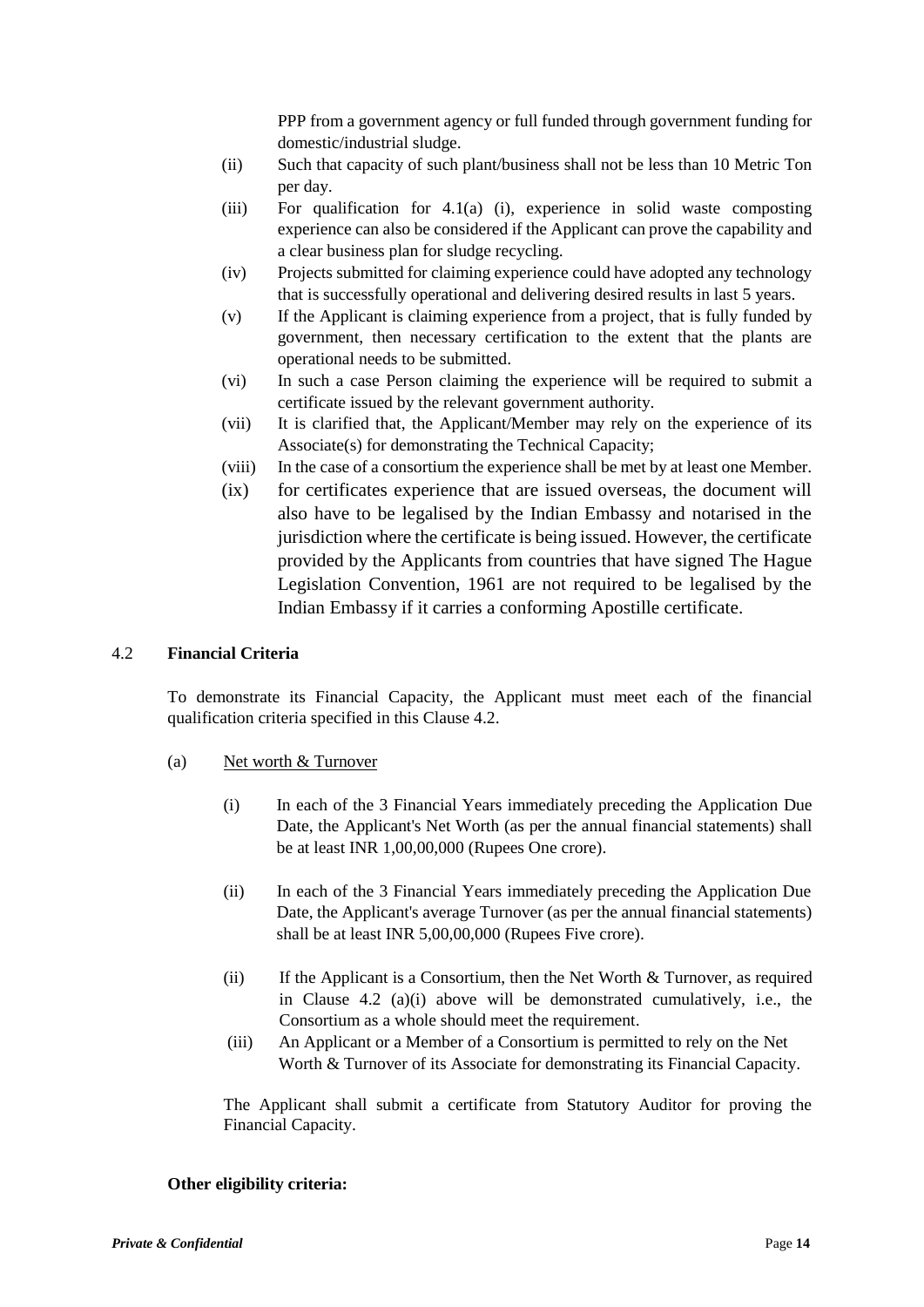The Applicant or any of the Consortium Member should not have;

- (i) Failed to perform any contract, as evidenced by the imposition of a penalty by an arbitral or judicial authority or arbitration award or a judicial pronouncement against such Applicant or its Associates;
- (ii) Have been expelled from any project or contract by the GoI or Any State Governments, or its instrumentalities; or
- (iii) Been convicted or otherwise being found responsible (or having any of its directors, partners, trustees, officers or managers convicted or being found responsible) by any court, tribunal, regulatory, public or other competent authority for a breach of any laws or regulations which:
	- (A) related to any act of fraud or dishonesty for which a fine, penalty, damages, compensation or other payment was levied against the Applicant or any of its directors, partners, trustees, officers or managers; or
	- (B) resulted in the permanent or temporary suspension of the rights of the Applicant to provide any service or carry on any type of business or operations.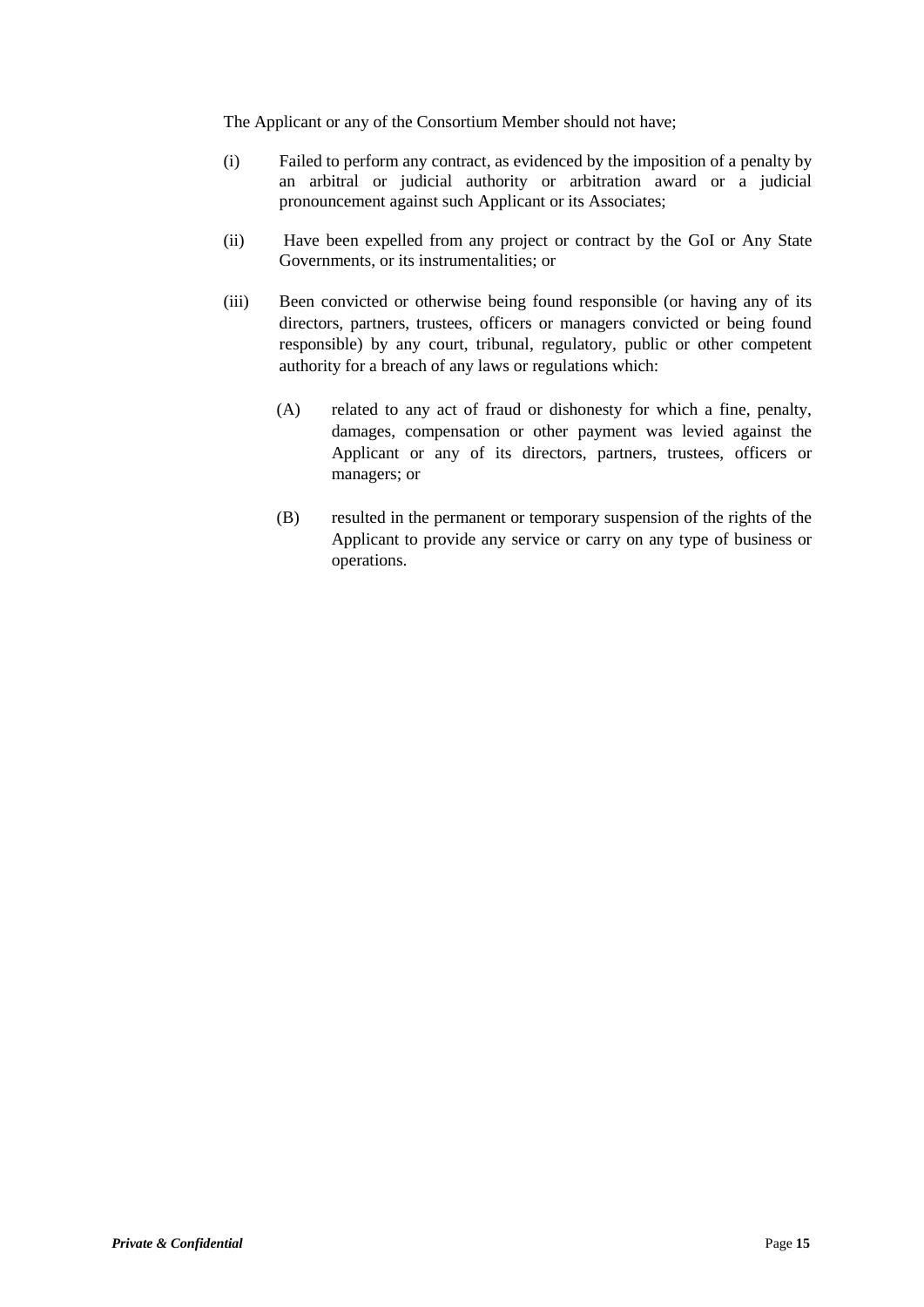## **SECTION III INSTRUCTION TO APPLICANTS**

## **PART A. GENERAL**

## <span id="page-15-0"></span>**5. SCOPE OF EOI**

- 5.1 NMCG wishes to receive Applications in accordance with this EOI Empanelment.
- 5.2 The EOI must be read as a whole. If any Applicant finds any ambiguity or lack of clarity in this EOI, the Applicant must inform NMCG at the earliest. NMCG will then direct the Applicants regarding the interpretation of the EOI.
- 5.3 This EOI is not transferable.

## **6. ACKNOWLEDGEMENT BY THE APPLICANT**

- 6.1 It shall be deemed that by submitting the Application, the Applicant has:
	- (a) made a complete and careful examination of the EOI (including all instructions, forms, terms and specifications) and any other information provided by the under this EOI and the Applicant acknowledges that its submission of a Application that is not substantially responsive to the EOI in every respect will be at the Applicant's risk and may result in rejection of the Application;
	- (b) received all relevant information requested from the and NMCG;
	- (c) accepted the risk of inadequacy, error or mistake in the information provided in the EOI;
	- (d) satisfied itself about all things, matters and information, necessary and required to submit an Application;
	- (e) acknowledged and agreed that inadequacy, lack of completeness or incorrectness of information provided in the EOI or ignorance of any matter shall not be a basis for any claim for compensation, damages, or loss of profits or revenue from NMCG;
- 6.2 NMCG shall not be liable for any omission, mistake or error in respect of any of the above or on account of any matter or thing arising out of or relating to the EOI or the Application Process.

### **7. RIGHTS OF THE NMCG**

- 7.1 NMCG in its sole discretion and without incurring any obligation or liability, reserves the right, at any time, to:
	- (a) suspend the Application Process and/or amend and/or supplement the Application Process or modify the dates or other terms and conditions relating thereto;
	- (b) consult with any Applicant in order to receive clarification or further information at any stage of the Application Process;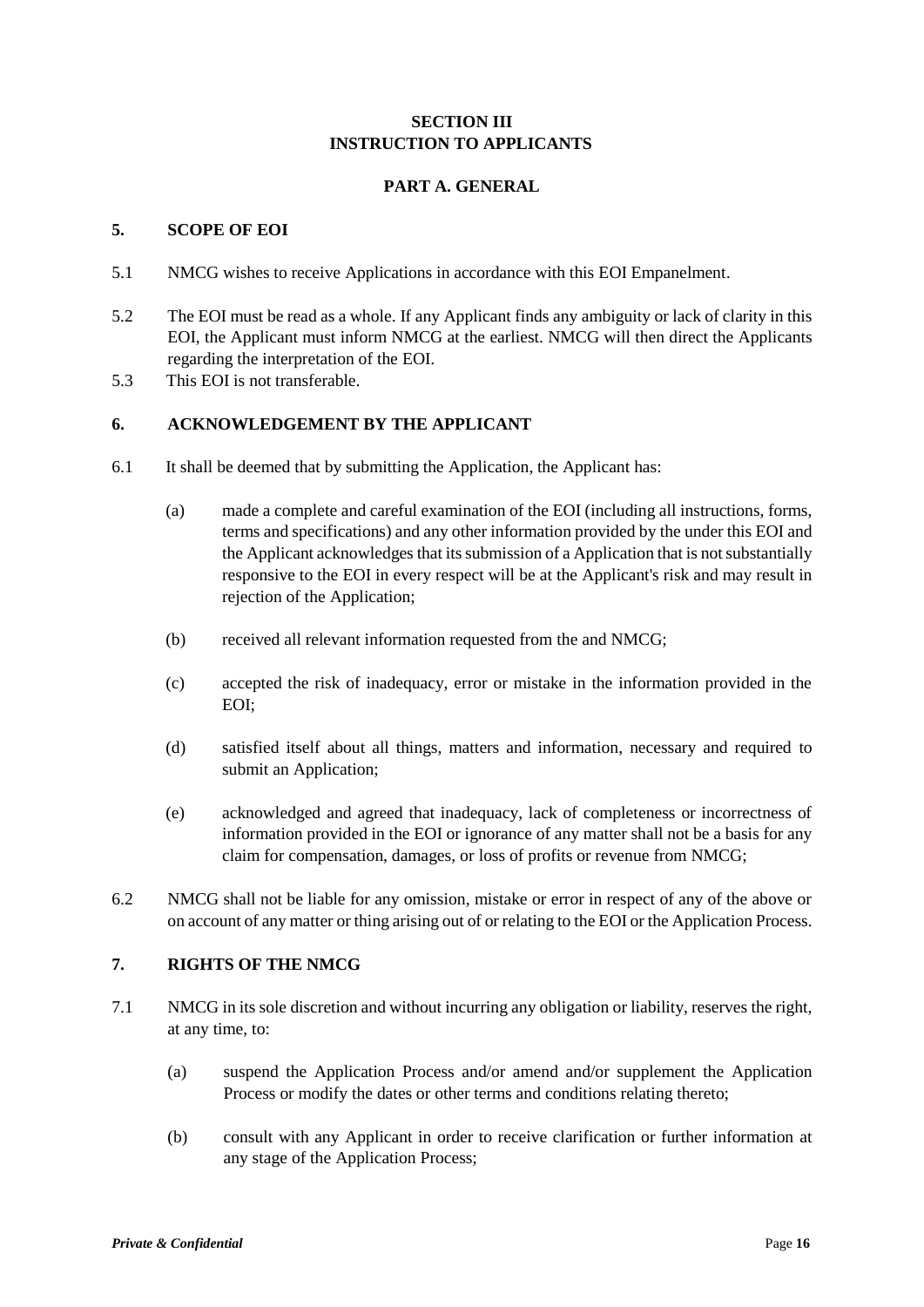- (c) retain any information, documents and/or evidence submitted to the by and/or on behalf of any Applicant;
- (d) independently verify, disqualify, reject and/or accept any and all documents, information and/or evidence submitted by or on behalf of any Applicant;
- (e) reject any Application, if:
	- (i) at any time, a material misrepresentation is made or uncovered; or
	- (ii) the Applicant in question does not provide, within the time specified by NMCG the supplemental information sought by the for evaluation of the Application; or
- (a) accept or reject an Application, annul the Application Process and reject all Applications, at any time, without any liability or any obligation for such acceptance, rejection or annulment and without assigning any reasons whatsoever to any Person, including the Applicants.
- (b) If NMCG annuls the Application Process and rejects all Applications, it may in its sole discretion invite fresh Applications for the Project.
- 7.2 If it is found during the Application Process, at any time thereafter, that one or more of the Qualification Criteria and/or the eligibility criteria have not been met by an Applicant or that the Applicant has ceased to meet them, or an Applicant has made material misrepresentations or has given any materially incorrect or false information, then such Applicant will be disqualified.

If such Applicant has been declared as Empanelled Applicant then such empanelment shall be null & void, ab initio.

## **8. CLARIFICATIONS ON THE EOI**

#### 8.1 **Clarifications and Queries**

- (a) If an Applicant requires any clarification on or has any query in relation to the EOI, it should submit such query or request for clarification to the on the e-Procurement Portal before the specified time and date mentioned in the Application Schedule. All queries or clarification requests should be received on or before the date and time mentioned in the Application Schedule.
- (b) NMCG shall make reasonable efforts to respond to the queries or requests for clarifications on or before the date mentioned in the Application Schedule. However, NMCG reserves the right to not respond to any query or provide any clarification, in its sole discretion. The NMCG's responses (including an explanation of the query but not identification of its source) will be made available to all the Applicants and shall be uploaded on the e-Procurement Portal.
- (c) NMCG may, on its own initiative, if deemed necessary, issue clarifications to all the Applicants. All clarifications and interpretations issued by the shall be deemed to be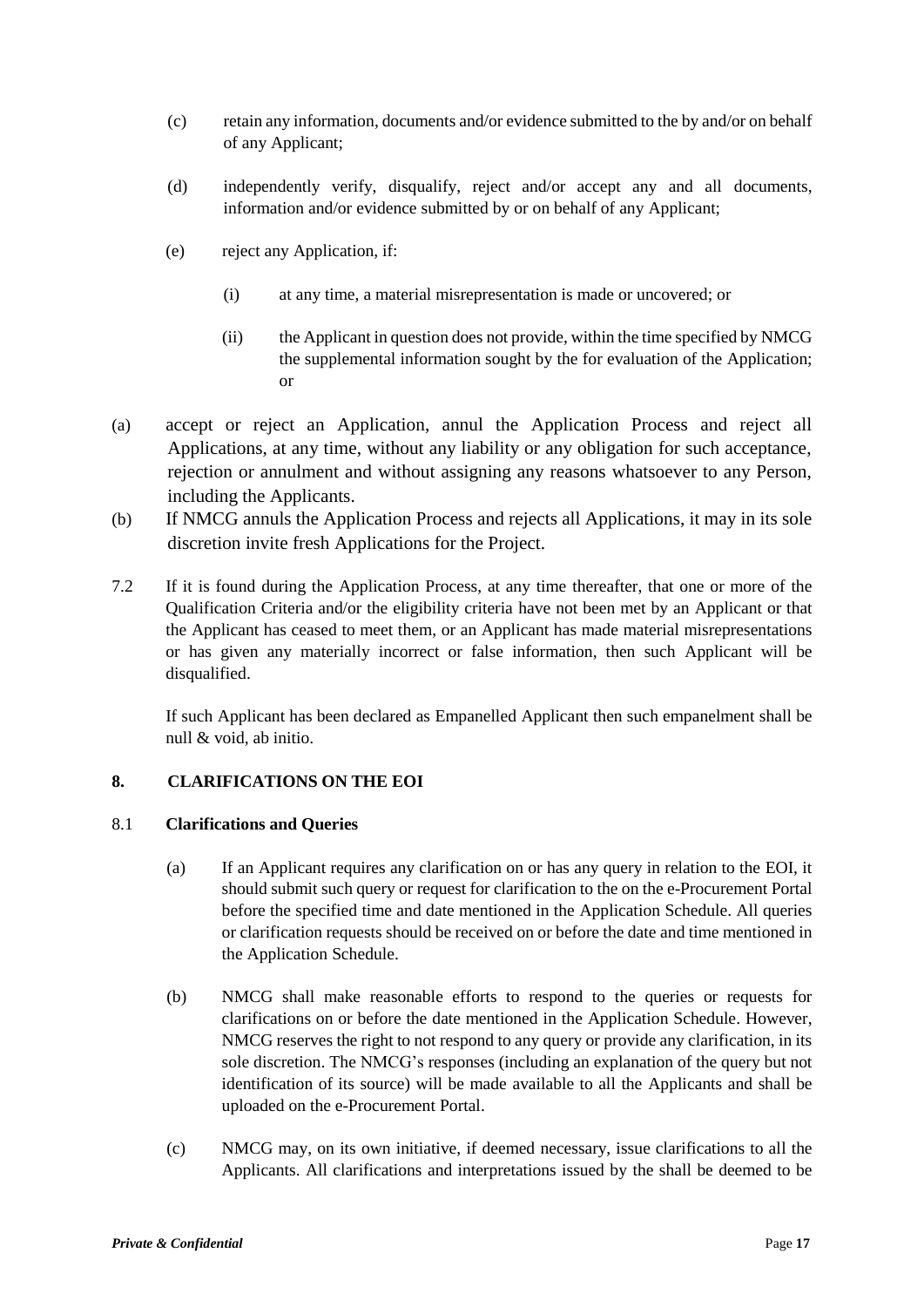part of the EOI. Should NMCG deem it necessary to amend the EOI as a result of a request for clarification, it will do so following the procedure under Clause 9.

- (d) It shall be the responsibility of the Applicants to check the e-Procurement Portal for the response to the queries or requests for clarifications.
- (e) Verbal clarifications and information given by NMCG, the or any other Person for or on its behalf shall not in any way or manner be binding on NMCG.

## 8.2 **Pre-Application Meeting**

- (a) All interested Persons are invited to attend the Pre-Application Meeting on the date, time and place mentioned in the Application Schedule. The purpose of the Pre-Application Meeting will be to clarify issues and answer questions on any matter relating to the EOI, the Application Process.
- (b) All interested Persons may nominate up to 2 authorized representatives to participate in the Pre-Application Meeting, by confirming the participation of its authorized representatives at the Pre-Application Meeting at least 3 days prior to the date of the Pre-Application Meeting. Such confirmation shall be sent by e-mail to tl.procurement@nmcg.nic.in.
- (c) During the course of the Pre-Application Meeting, all interested Companies will be free to seek clarifications and make suggestions to NMCG.
- (d) Non-attendance at the Pre-Application Meeting will not be a cause for disqualification of an interested Person from participating in the Application Process.

#### **9. AMENDMENT OF THE EOI**

- 9.1 Up until the date that is mentioned in the Application Schedule, NMCG may, for any reason, whether on its own initiative or in response to a query raised or clarifications requested by an Applicant, amend the EOI by issuing an Addendum.
- 9.2 All Addenda will be uploaded on the e-Procurement Portal.
- 9.3 The Applicants are required to read the EOI with any Addenda that may be issued in accordance with this Clause 9.
- 9.4 Each Addendum will be binding on the Applicants, whether or not the Applicants convey their acceptance of the Addendum.
- 9.5 Any oral statements made by NMCG or the or its advisors regarding the Application Process, the EOI or on any other matter, shall not be considered as amending the EOI.
- 9.6 NMCG will assume that the information contained in the Addendum will have been taken into account by the Applicant in its Application. NMCG assumes no responsibility for the failure of an Applicant to submit the Application in accordance with the terms of the Addendum or for any consequent losses suffered by the Applicant.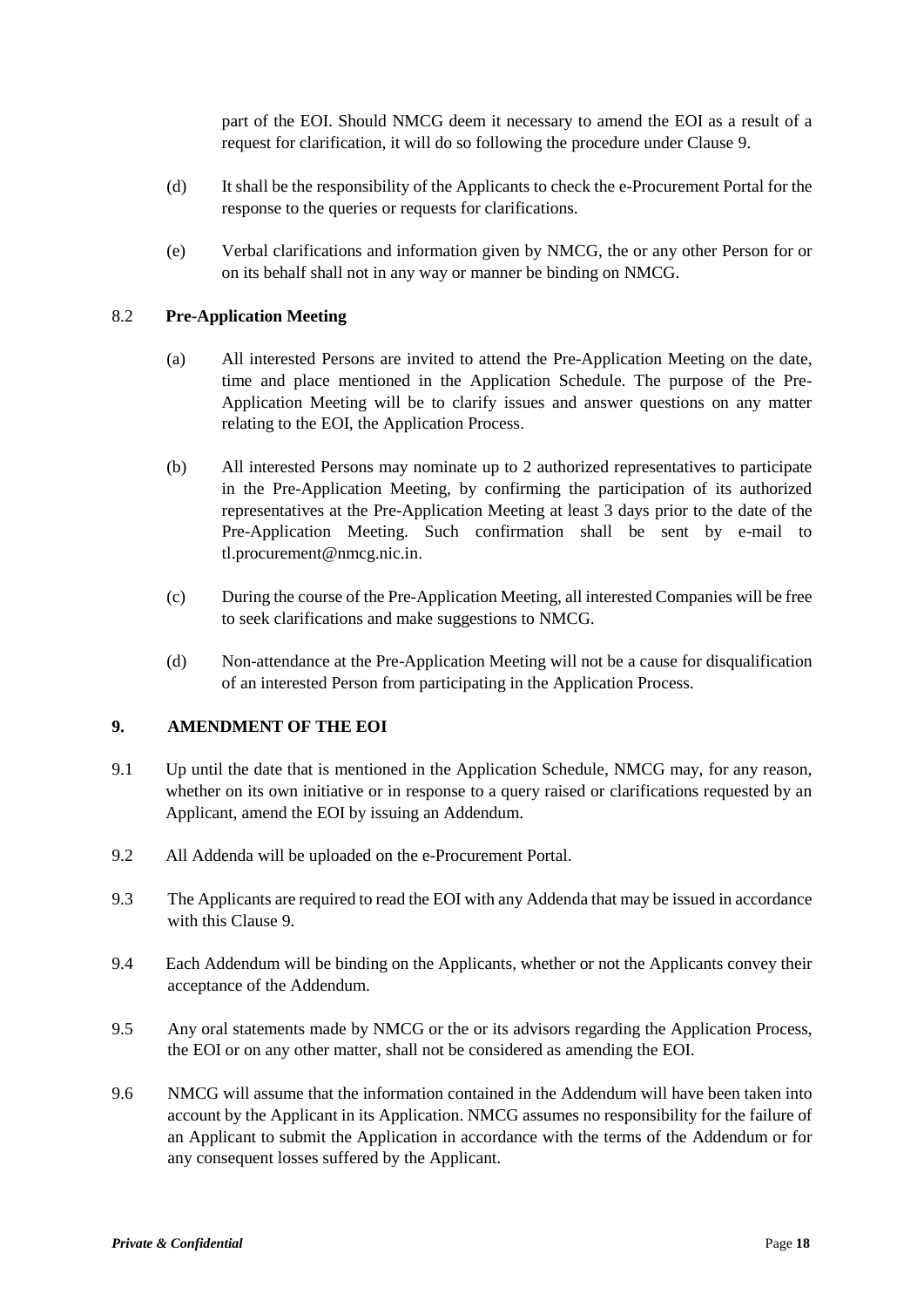## **10. AVAILABILITY OF INFORMATION**

- 10.1 The information relating to the Application Process and this EOI, including all notices issued by the to all Applicants in accordance with this EOI; queries and responses or clarifications and any Addenda will be uploaded on the e-Procurement Portal.
- 10.2 All such information will be made available for review by the Applicants until the Application Due Date.
- 10.3 If an Applicant faces any technical issue or technical error in accessing the e-Procurement Portal, the Applicant may seek assistance from the by sending an e-mail request to tl.procurement@nmcg.nic.in no later than 5 days prior to the Application Due Date.
- 10.4 NMCG will use its best endeavours to respond to a written e-mail request and resolve the technical issue or error or provide an alternative solution to the Applicant within 3 days of receipt of such request.

## **11. CORRESPONDENCE WITH APPLICANTS**

Save as expressly provided in this EOI, NMCG will not entertain any correspondence with the Applicants, whether in connection with the acceptance or rejection of their Applications or otherwise.

## **12. CONFIDENTIAL INFORMATION AND PROPRIETARY DATA**

#### 12.1 **Proprietary Data**

All documents and other information provided by the or submitted by an Applicant to NMCG will remain or become the property of NMCG, as the case may be. Applicants are required to treat all information provided by the in the EOI as strictly confidential and not to use them for any purpose other than for preparation and submission of their Applications.

#### 12.2 **Confidentiality Obligations of NMCG**

NMCG will treat all information, submitted as part of an Application in confidence and will require all those who have access to such material to treat it in confidence. The may not divulge any such information or any information relating to evaluation of Applications or the qualification of Applicants unless:

- (a) such publication is contemplated under this EOI;
- (b) such publication is made to any Person who is officially involved with the Application Process;
- (c) it is directed to do so by any statutory authority that has the power under law to require its disclosure;
- (d) such publication is to enforce or assert any right or privilege of the statutory authority and/or the and/or NMCG or as may be required by law (including under the Right to Information Act, 2005); or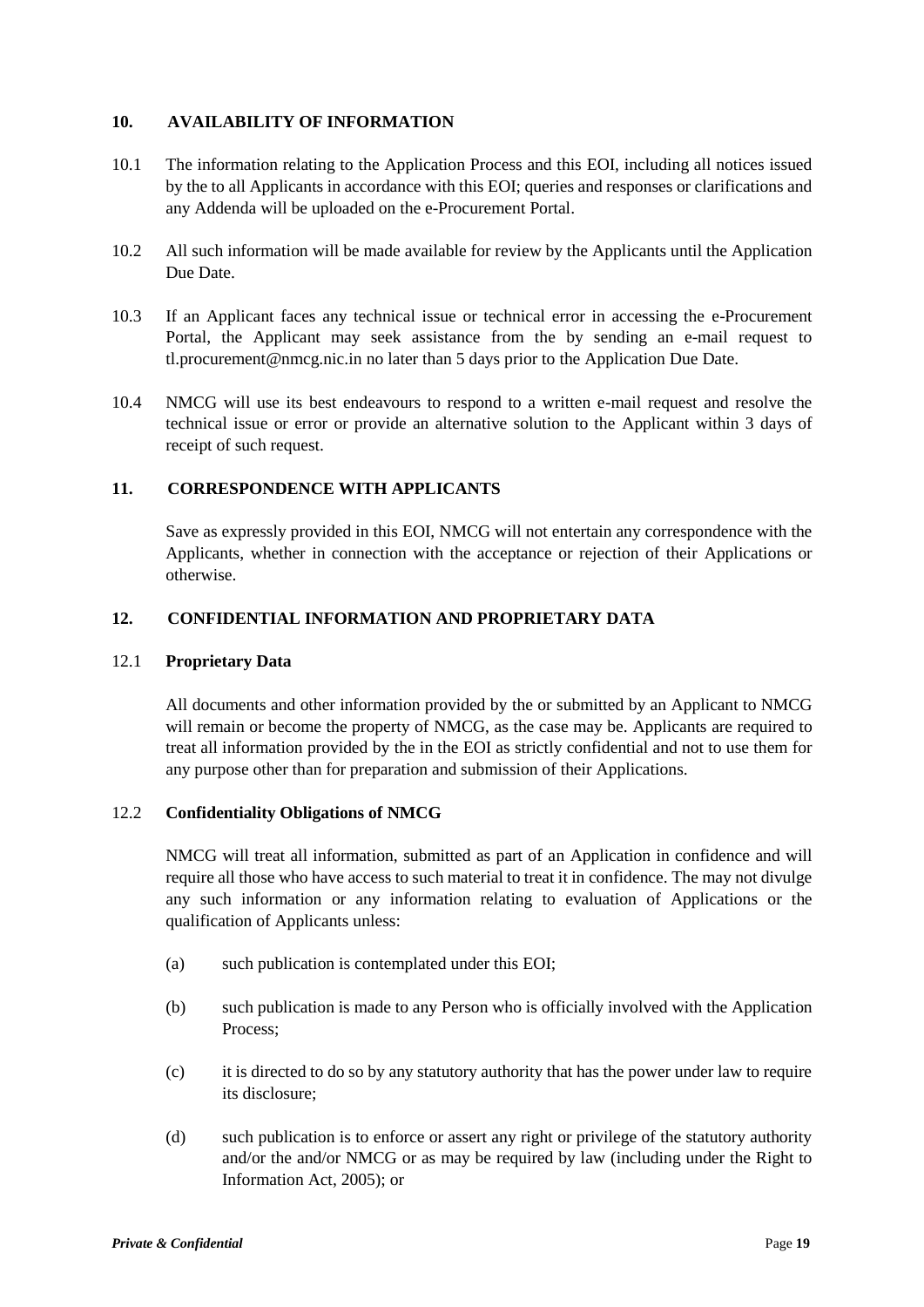(e) in connection with any legal process.

## **13. GOVERNING LAW AND JURISDICTION**

#### 13.1 **Governing Law**

The Application Process, this EOI and the Applications shall be governed by, and construed in accordance with, the laws of India.

#### 13.2 **Exclusive Jurisdiction**

The competent courts at New Delhi shall have exclusive jurisdiction over all disputes arising under, pursuant to and/or in connection with the Application Process, this EOI and the Applications.

## **14. VALIDITY OF THE APPLICATIONS**

- 14.1 The Applications shall remain valid for a period of 180 days from the Application Due Date. An Application valid for a shorter period shall be rejected by the as being non-responsive.
- 14.2 In exceptional circumstances, prior to the expiry of the Application validity period, NMCG may request Applicants to extend the Application validity period.

#### **PART B.**

#### **PREPARATION AND SUBMISSION OF APPLICATIONS**

#### <span id="page-19-0"></span>**15. NUMBER OF APPLICATIONS**

Each Applicant shall be permitted to submit only 1 Application, either individually or as a Member of a Consortium. An Applicant applying individually or as a Member of a Consortium shall not be entitled to submit another Application either individually or as a Member of any other Consortium, as the case may be. An Applicant who submits or participates in more than 1 Application for the Project shall cause all the Applications with the Applicant's participation to be disqualified.

#### **16. LANGUAGE OF APPLICATIONS AND CORRESPONDENCE**

- 16.1 The Application prepared by the Applicant and all correspondence and documents related to the Application exchanged by the Applicant and the shall be in English.
- 16.2 Any document furnished by the Applicant may be in another language, as long as such document is accompanied by an English translation, in which case, for purposes of interpretation of the Application, the English translation shall govern. If any document submitted by an Applicant is in a local language, then the English translation must be certified by an advocate and notarised. If any document submitted by an Applicant is in a foreign language, then the English translation must be certified by the embassy/consulate/high commission of the relevant foreign country in India. Supporting materials which are not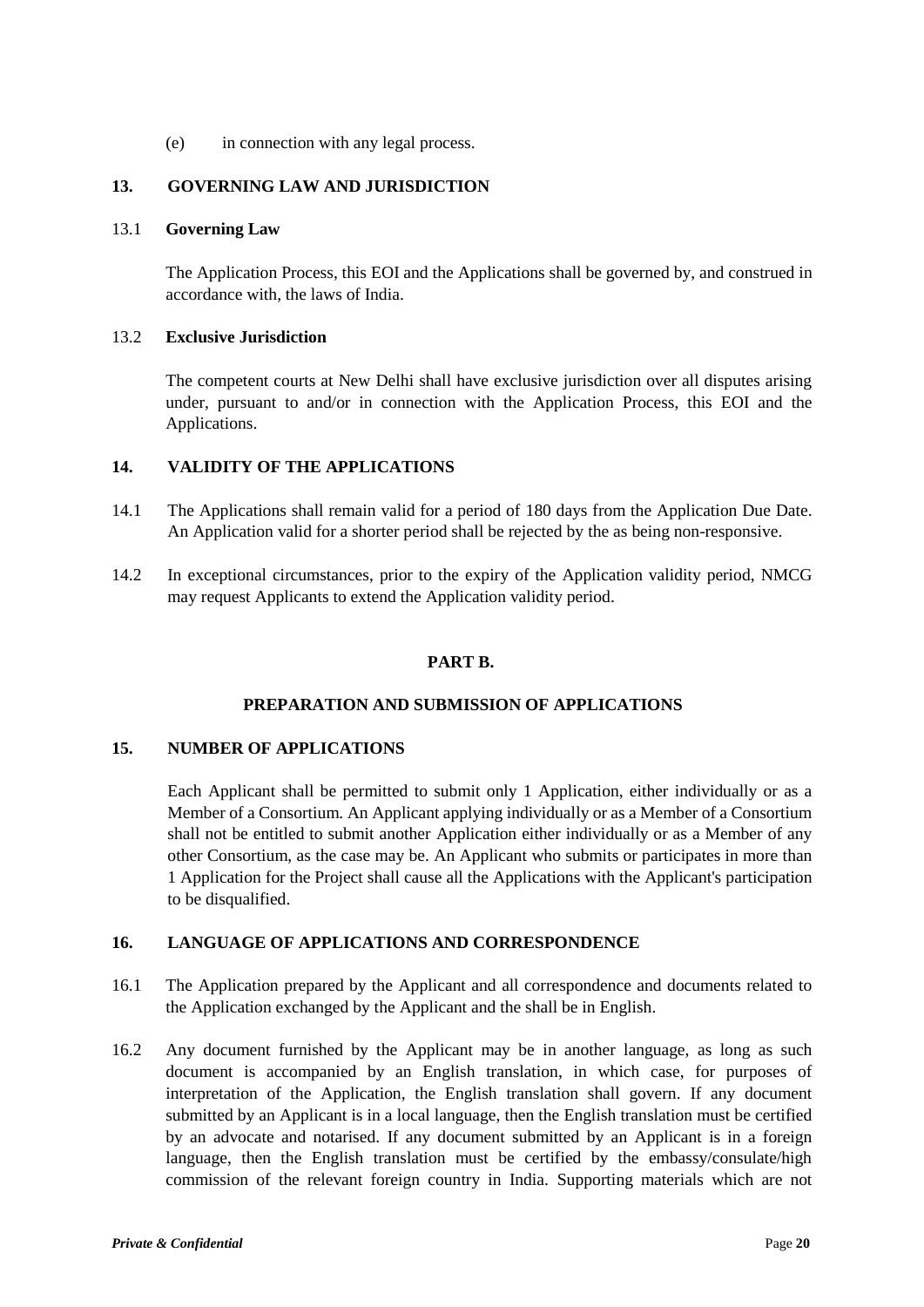translated into English or certified/notarised in accordance with this Clause 16.2 may not be considered by NMCG.

## **17. APPLICATION DUE DATE**

- 17.1 The Application shall be submitted on or before the date, time and place specified in the Application Schedule.
- 17.2 NMCG may, at its discretion and for any reason, extend the Application Due Date for all Applicants by issuing an Addendum in accordance with Clause 9, in which case all rights and obligations of the and the Applicants will thereafter be subject to the Application Due Date as extended.
- 17.3 Applications received by the after the specified time on the Application Due Date will not be eligible for consideration and will be summarily rejected.

## **18. QUALIFICATION PROPOSAL**

- 18.1 The Qualification Proposal submitted by a Applicant shall comprise the following:
	- (a) Application letter in the format set out in **Annexure 1A**;
	- (b) description of the Applicant /Consortium in the format set out in **Annexure 1B**;
	- (c) Power of Attorney in the format set out in **Annexure 1C**, executed by the Applicant or the Lead Member authorizing the signatory of the Application to commit the Applicant;
	- (d) certificate issued by the statutory auditor of the Applicant, in the format set out in **Annexure 1D**, certifying the Net Worth & Turnover of the Applicant and compliance with other financial qualification criteria specified in Clause 4.2;
	- (e) details of the projects/business experience is being claimed in the format set out in **Annexure 1E – Part 1**;
	- (f) self-attested certificate regarding Associate, if applicable, in the format set out in **Annexure 1F**;
	- (h) information on any litigation that the Applicant is a party to, in the format set out at **Annexure 1H**;
	- (j) certificate from the relevant government authority/client certifying Technical Capacity if the project is fully funded by Government;
	- (m) annual financial statements of the Applicant (including profit and loss statements) for the 3 Financial Years immediately preceding the Application Due Date;
	- (n) self-attested copies of the certificate of incorporation, memorandum of association and articles of association. If the Applicant is a Consortium, then each Member shall submit self-attested copies of its certificate of incorporation, memorandum of association and articles of association;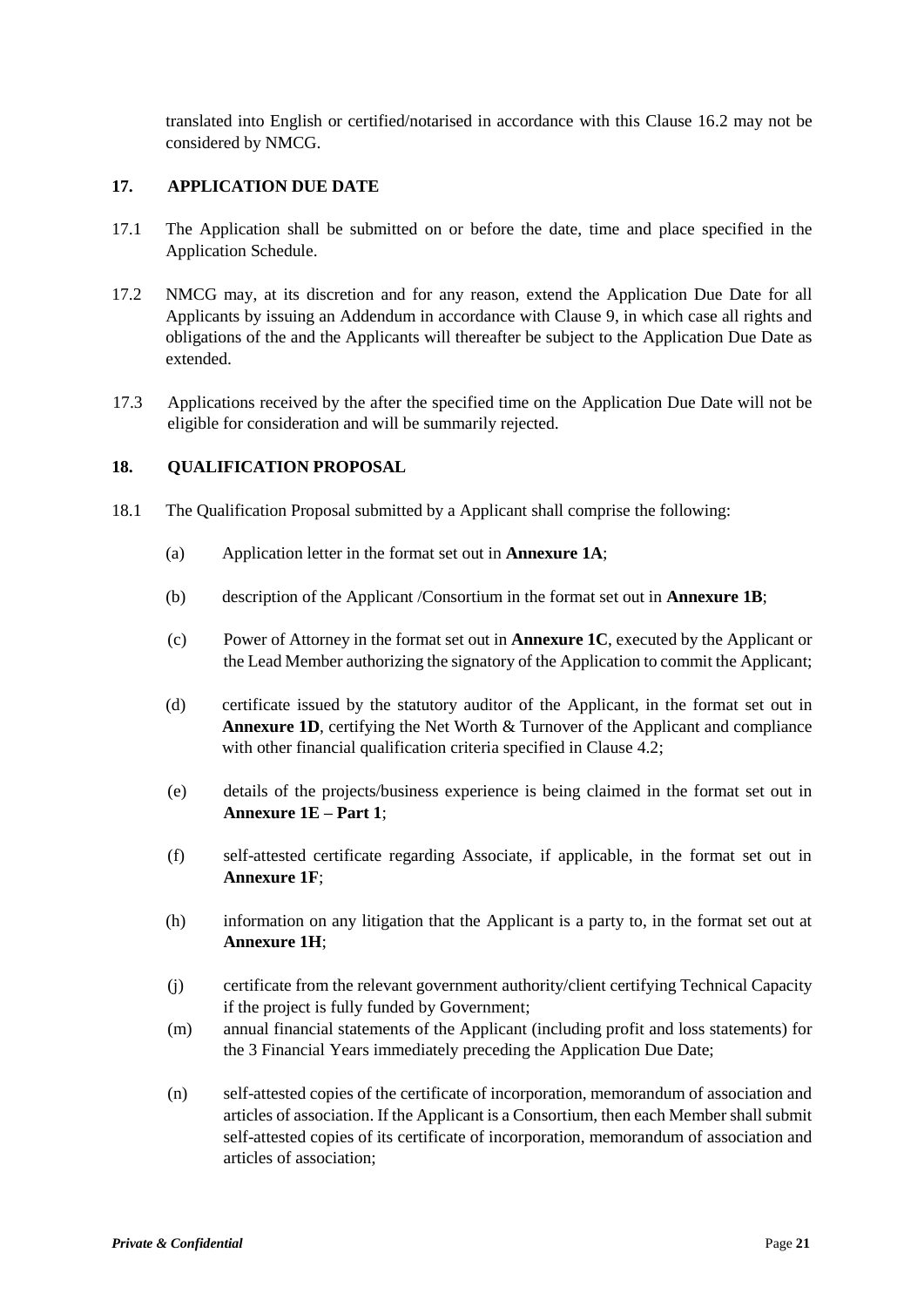- 18.2 If the Applicant is a Consortium, it will also be required to submit the following documents:
	- (a) Power of Attorney in the format set out at **Annexure 1J**, executed by the Members of the Consortium authorizing the Lead Member of the Consortium to act on behalf of and commit the Consortium.
	- (b) A letter of association or a joint bid agreement that indicates that all parties are jointly and severally responsible for submission of the application to NMCG and to abide by the terms and conditions of the EOI.

## **19. COST AND CURRENCY OF APPLICATIONS**

#### 19.1 **Cost of the Application**

The Applicants will bear their own costs associated with or relating to the preparation and submission of their Applications, including copying, postage, delivery charges and expenses associated with any presentations which may be required by NMCG or any other costs incurred in connection with or relating to their Applications, including any costs incurred on conducting any due diligence. All such costs and expenses will be borne by the Applicants. NMCG and their employees and advisors will not be liable in any manner whatsoever for such costs and expenses, regardless of the conduct or outcome of the Application Process.

## 19.2 **Currency of the Application**

All amounts in the Application should be stated in Rupees.

## **20. SIGNING OF APPLICATIONS**

20.1 Each Applicant (and in case of a Consortium, the Lead Member) must affix the digital signature of its authorised signatory to the soft copies of the Qualification Proposal, upon uploading the soft copies of the Qualification Proposal to the e-Procurement Portal.

## **21. MARKING, SEALING AND SUBMISSION OF APPLICATIONS**

- 21.1 Each Applicant is required to upload a soft copy/scanned copy of its Application on the e-Procurement Portal.
- 21.2 While uploading the Application on the e-Procurement Portal, Applicant must ensure that files containing the Qualification Proposal, all scanned copies are uploaded separately under the relevant heads in a PDF format. The Applicant shall be required to fill all mandatory forms and fields indicated in the e-Procurement Portal at the time of uploading its Application.
- 21.3 The Applicants should ensure the legibility of the documents uploaded to the e-Procurement Portal.
- 21.4 The Applicant shall upload the Application sufficiently before the specified time on the Application Due Date to avoid any technical issues or malfunction in the network caused by heavy traffic of Applicants on the Application Due Date. NMCG will not be responsible for any failure, malfunction or breakdown of the electronic system during the e-procurement process.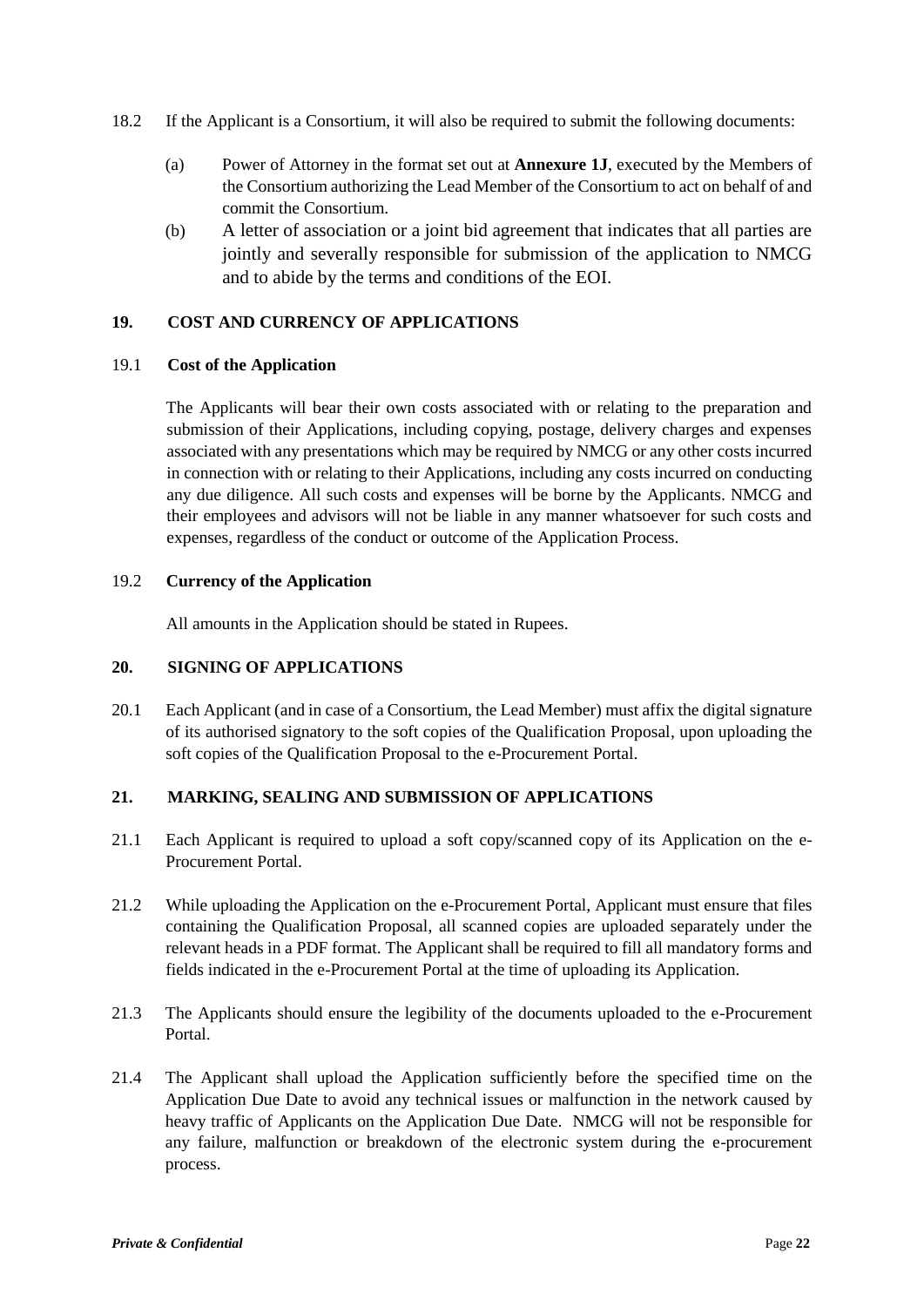- 21.5 The Applicant should check the system generated summary of its Application submission to confirm successful uploading of its Application.
- 21.6 All Applications uploaded to the e-Procurement Portal will be encrypted and the encrypted Applications can only be opened by the authorised representatives of NMCG at or after the specified time on the Application Due Date.
- 21.7 The Application shall contain no alterations, omissions or additions, unless such alterations, omissions or additions are signed by the Applicant or its authorized signatory. Any interlineations, erasures, or overwriting will be valid only if they are signed by the Applicant or its authorized signatory.
- 21.8 Applications submitted by fax, telex, telegram or e-mail shall not be entertained and will be rejected.
- 21.9 NMCG will not be responsible for any delays, loss or non-receipt of Applications.

## **22. SUBSTITUTION/WITHDRAWAL OF APPLICATIONS**

- 22.1 The Applicant may substitute or withdraw its Application after submission at any time prior to the specified time on the Application Due Date. No Application will be substituted or withdrawn by the Applicant on or after the specified time on the Application Due Date.
- 22.2 The Applicant may substitute or withdraw the Application by uploading a scanned copy of a letter addressed to NMCG citing reasons for withdrawal.
- <span id="page-22-0"></span>22.3 Any alteration/modification in the Application or additional information supplied after the specified time on the Application Due Date, unless such additional information has been expressly sought for by NMCG, will be disregarded.

#### **PART C. OPENING AND EVALUATION OF APPLICATIONS**

## **23. OPENING OF APPLICATIONS**

- 26.1 NMCG will open only those Applications that are submitted on or before the specified time on the Application Due Date. If any Application is received after the specified time on the Application Due Date, it will be rejected.
- 26.2 The Applicants can also view the summary of opening of Applications by logging on to the e-Procurement Portal.
- 26.3 If the specified date for opening the Qualification Proposals is declared a holiday, then the Qualification Proposals will be opened at the specified time and location on the next working day.
- 26.4 NMCG will prepare a record of the opening of the Applicationsthat will include, as a minimum, the names of the Applicants from whom Applications have been received.
- 26.5 Once all the Qualification Proposals have been opened, they will be evaluated for responsiveness and to determine whether the Applicants are qualified for empanelment.
- 26.5 Applicants will be deemed to have understood and agreed that no explanation or justification on any aspect of the Application Process or selection will be given.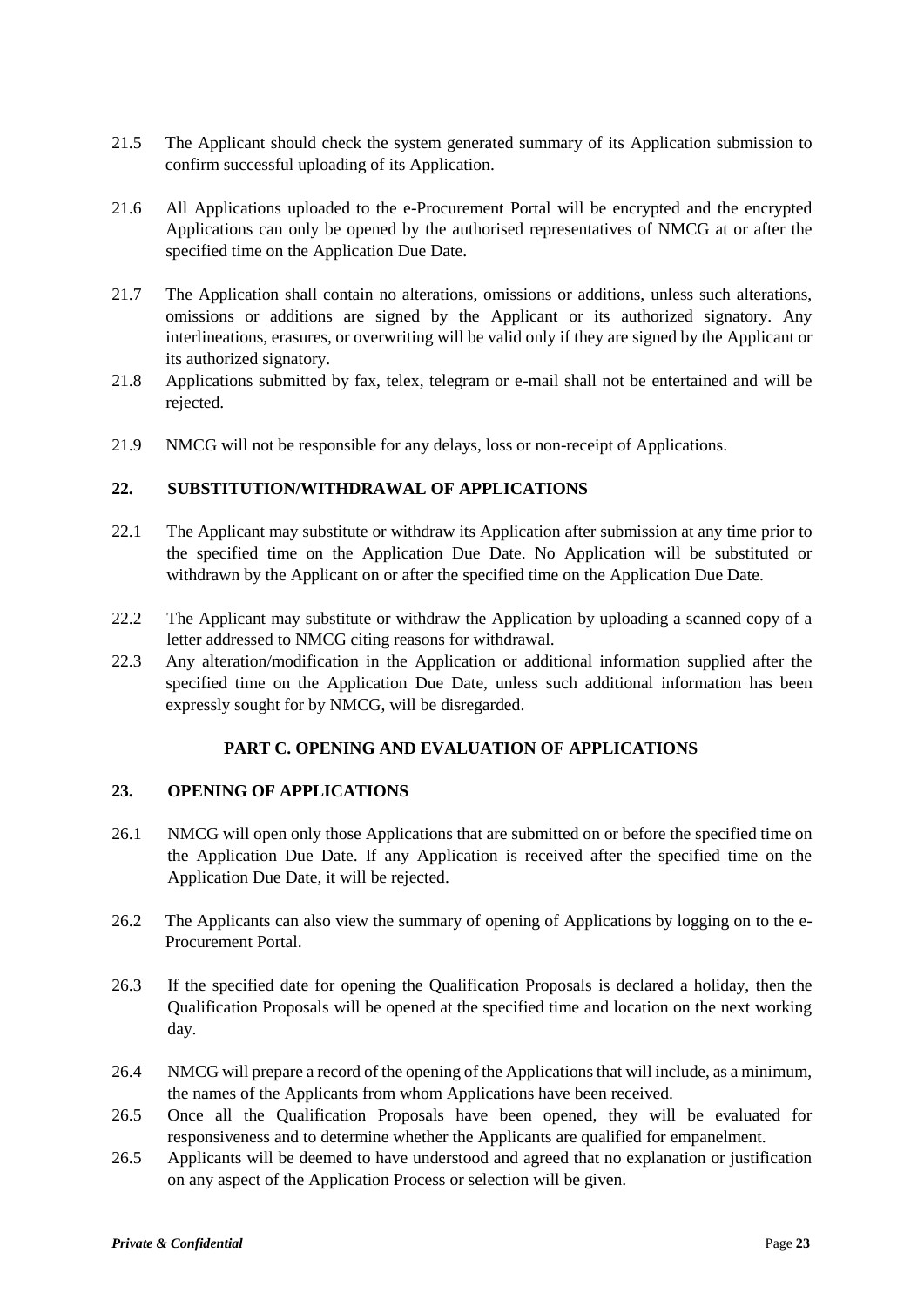26.8 Any information contained in an Application will not in any manner be construed as binding on NMCG, its agents, successors or assigns; but will be binding on the Applicant.

## **27. DETERMINATION OF RESPONSIVENESS AND EVALUATION OF QUALIFICATION PROPOSALS**

- 27.1 NMCG will examine the Qualification Proposals to determine whether they are complete, whether the documents have been properly signed, and whether the Qualification Proposals are generally in order. If any Applicant is found to be disqualified in accordance with the terms of the EOI or if any Qualification Proposal is found to be non-responsive or not meeting the Technical Capacity or the Financial Capacity, the Application comprising such Qualification Proposal will be rejected by the and not included for further consideration. No request for alteration, modification, substitution or withdrawal shall be entertained by the in respect of such Application.
- 27.2 Prior to evaluation of the Qualification Proposals, the Qualification Proposals will be evaluated to determine responsiveness to the EOI. A Qualification Proposal, shall be considered responsive only if:
	- (a) the Qualification Proposal and all documents specified in Clause 20 are received in the prescribed formats;
	- (b) the Application is received by the specified time on the Application Due Date;
	- (c) it is signed, marked, and uploaded as stipulated in Clauses 23 and 24;
	- (d) it contains all the information and documents (complete in all respects) as requested in this EOI; and
	- (e) it does not contain any condition or qualification.
- 27.3 NMCG shall then evaluate and determine whether the Applicants who have submitted responsive Qualification Proposals satisfy the eligibility criteria and the Qualification Criteria set out at Clause 3 and Clause 4 respectively.
- 27.4 In order to determine whether the Applicant satisfies the eligibility criteria set out at Clause 3 and the Qualification Criteria, NMCG will review the documentary evidence of the Applicant's eligibility and qualifications submitted by the Applicant and any additional information which the seeks from the Applicant.
- 27.5 Where any information provided by an Applicant is found to be patently false or amounting to a material misrepresentation, NMCG reserves the right to reject the Application submitted by such Applicant.
- 27.6 Upon completion of evaluation of the Qualification Proposals, NMCG will notify the Applicants who are eligible for empanelment.

## **28. CLARIFICATION ON APPLICATION**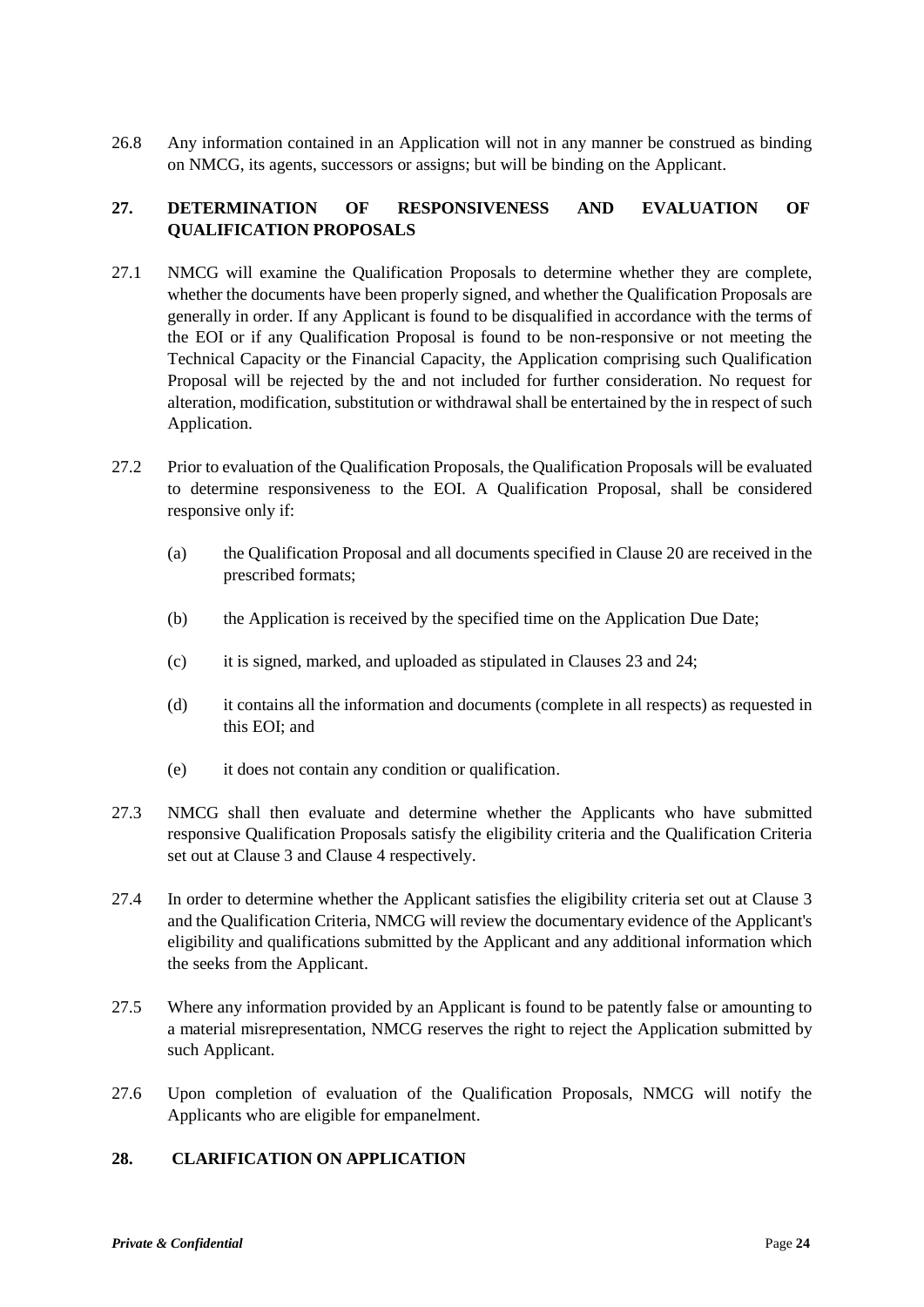- 28.1 To facilitate evaluation of the Applications, the may, in its sole discretion, seek clarifications and/or any additional information from any Applicant regarding its Application.). Such clarification(s) will be provided within the time specified by the for this purpose. Any request for clarification(s) and all responses to such clarification(s) will be in writing. Any clarification submitted by an Applicant that is not in response to a request by the will not be considered.
- 28.2 If an Applicant does not provide clarifications and/or any additional information sought under Clause 28.1 within the prescribed time, its Application may be liable for rejection. If the Application is not rejected, NMCG may proceed to evaluate the Application by construing the particulars requiring clarification to the best of its understanding, and the Applicant will be barred from subsequently questioning such interpretation of NMCG.

## <span id="page-24-0"></span>**29. PART D: EMPANELEMENT**

- 28.1 NMCG shall empanel the qualified agencies for the purpose said in this EOI for an initial period of 3 years and the same may be extended for a further period of 2 years depending upon the situations thereof. NMCG reserves the right to invite EOI for empanelment of more Persons in future after this empanelment.
- 28.2 Later NMCG may identify suitable projects for sludge recycling and may bid out to empanelled agencies on its own or through State level project executing agencies. Wherever economically viable, NMCG in consultation with state level executing agencies or through them, allocate certain towns/geographical areas for the empanelled agencies to develop and run a new business on reuse /recycle of sludge. For this purpose, project specific Request for Proposal (RFP) will be used for award of work/location to one or more empanelled agency in a transparent and cost effective manner. NMCG may also adopt/agree to business models identified by empanelled agencies in specific locations through Swiss challenge route. However, NMCG reserves the right to accept or reject any or all proposals submitted received for the purpose. Unsolicited proposals will not be accepted at any point in time and submission of such proposals do not confer any right to the empanelled agencies for allocation of any geographical area or right on the sludge generated in a particular STP/Location.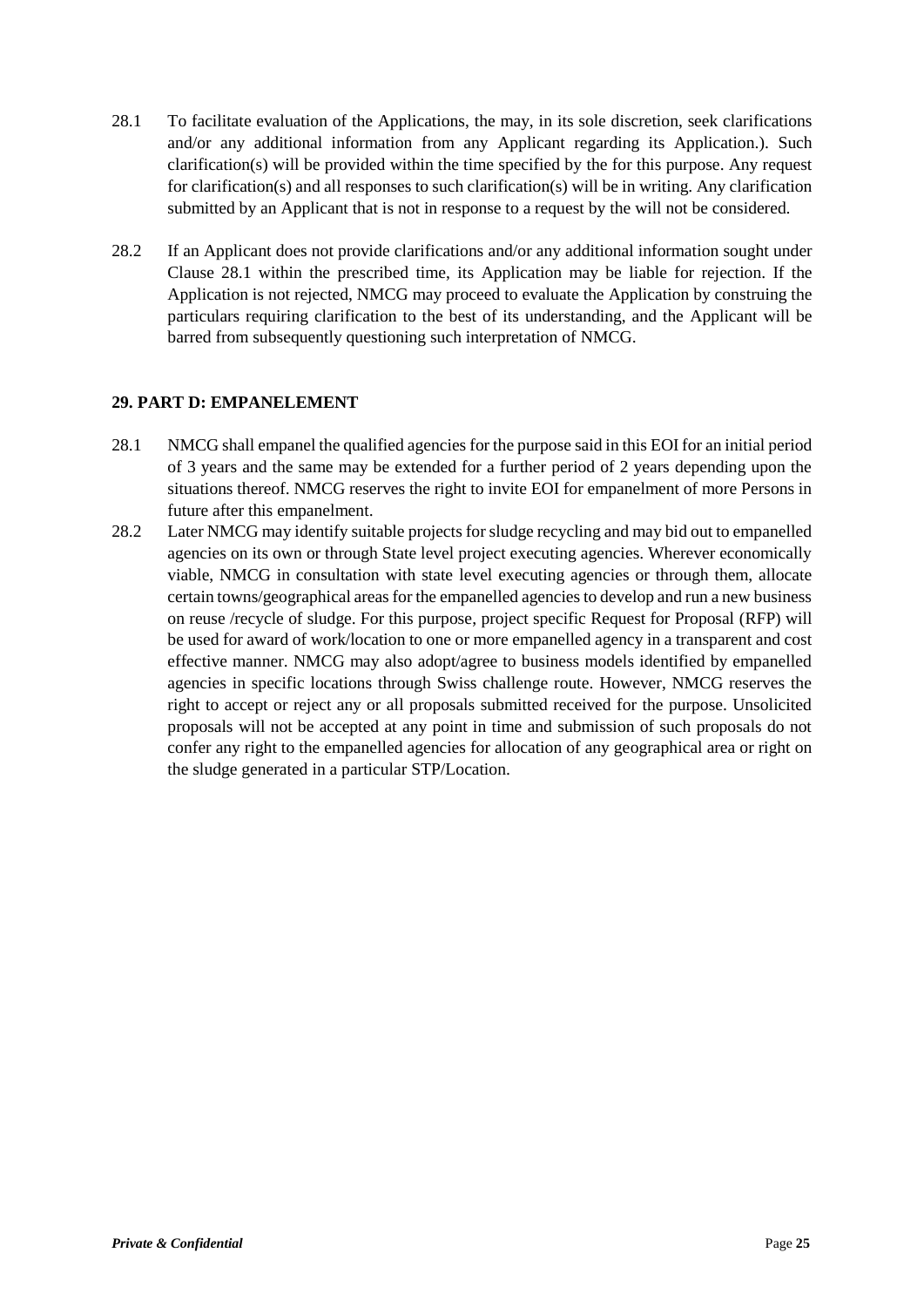## **ANNEXURE 1A FORMAT OF APPLICATION LETTER**

Date: Place:

To, **Director General National Mission for Clean Ganga 1 st Floor, Major Dhyan Chand National Stadium India Gate, New Delhi- 110002.**

## Sub: **Application for empanelment for reuse and recycle of sewage sludge under circular economy.**

Sir/Ma'am,

Please find enclosed our Qualification Proposal in respect of the above mentioned subject and complying with the Expression of Interest (EOI) issued by the National Mission for Clean Ganga(NMCG) dated []

We hereby confirm the following:

- 1. The Qualification Proposal is being submitted by \_\_\_\_\_\_\_\_\_\_\_\_\_\_\_\_\_\_\_\_\_\_ *(name of the Applicant/Lead Member)*, who is the Applicant/Lead Member of the Consortium [comprising \_\_\_\_\_\_\_\_\_\_\_\_\_\_\_\_ *(mention the names of the entities who are Members)***] 1** *,* in accordance with the terms and conditions stipulated in the EOI.
- 2. We have examined in detail and have understood the terms and conditions stipulated for qualification of the Applicants in the EOI issued by the NMCG. We agree and undertake to abide by all these terms and conditions. We acknowledge and agree to submission of an unconditional Application.
- 3. We acknowledge that the NMCG will be relying on the information provided in the Application and the documents accompanying such Application for selection of the Applicant for empanelment, and we certify that all information provided in the Application and Annexures is true and correct; nothing has been omitted which renders such information misleading; and all documents accompanying such Application are true copies of their respective originals.
- 4. The information submitted with respect to our qualification criteria is complete, and strictly as per the requirements stipulated in the EOI. We would be solely responsible for any errors or omissions in our Application.
- 5. We shall make available to NMCG any additional information it may find necessary or require to supplement or authenticate the Application.
- 6. We acknowledge the right of NMCG to reject our Application without assigning any reason or otherwise and we hereby waive, to the extent permitted by applicable law, our right to challenge the same on any account whatsoever.
- 7. We acknowledge the right of the to not empanel us without assigning any reason or otherwise and we hereby waive, to the extent permitted by applicable law, our right to challenge the same on any account whatsoever.
- 8. We certify that in the 3 Financial Years immediately preceding the Application Due Date, we or our Associates have not been affected by any of the following circumstances:

**<sup>.</sup>** <sup>1</sup> To be deleted for a single entity Application.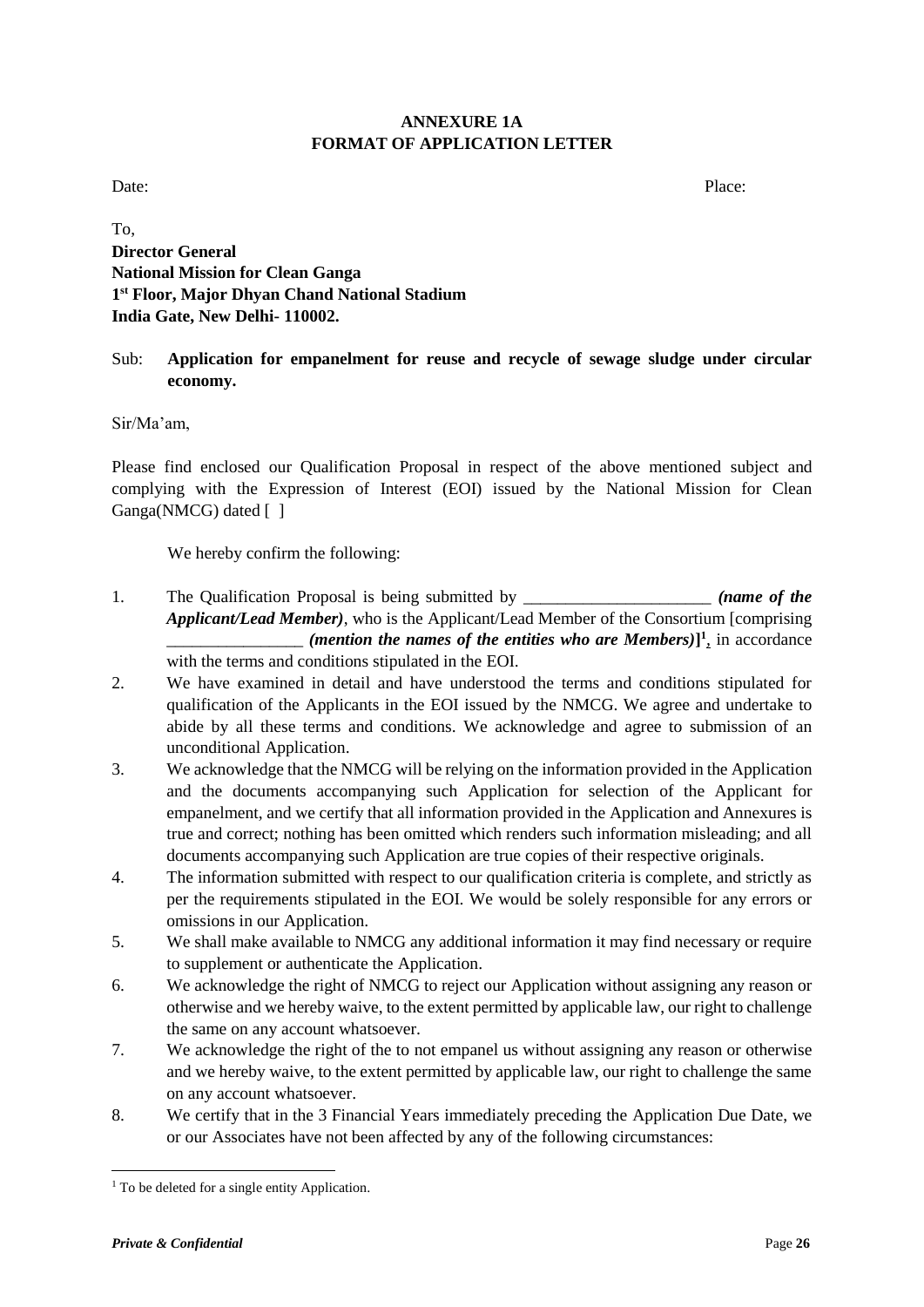- (i) failure to perform any contract, as evidenced by the imposition of a penalty by an arbitral or judicial authority or arbitration award or a judicial pronouncement against us or our Associates;
- (ii) expulsion from any project or contract by any government;
- (iii) termination of a contract by any government and, or its instrumentalities for breach by us or our Associates;
- (iv) having been categorized as a willful defaulter in accordance with Applicable Laws;
- (v) being subject to proceedings for declaration of or being declared bankrupt, being wound up, or having its affairs administered or conducted by any court, administrator, receiver;
- (vi) having been declared by a court or other competent authority as being unable to pay its debts, or having made any composition or arrangements with creditors or having had the repayment of its debts suspended; or
- (vii) having being convicted or otherwise being found responsible (or having any of its directors, partners, trustees, officers or managers convicted or being found responsible) by any court, tribunal, regulatory, public or other competent authority for a breach of any laws or regulations which:
	- (a) related to any act of fraud or dishonesty for which a fine, penalty, damages, compensation or other payment was levied against us or any of our directors, partners, trustees, officers or managers; or
	- (b) resulted in the permanent or temporary suspension of our rights to provide any service or carry on any type of business or operations.
- 9. We certify that we or our Associates have not been barred by GoI, any state government or their instrumentalities from participating in any project or being awarded any contract and no such bar subsists on the Application Due Date.
- 10. We declare that:
	- (a) we have examined and have no reservations to the EOI and do not seek any deviations to the EOI, including any Addendum issued if any by NMCG;
	- (b) we do not have any Conflict of Interest in accordance with Clauses 3.3 of the EOI;
	- (c) we have not directly or indirectly or through an agent engaged or indulged in any corrupt practice, fraudulent practice, coercive practice, undesirable practice or restrictive practice, as defined in Clause 3.4 of the EOI, in respect of any tender or request for proposal issued by or any agreement entered into with the or NMCG; and
	- (d) we hereby certify that we have taken steps to ensure that in conformity with the provisions of the EOI and submission of the Application, no person acting for us or on our behalf has engaged in any corrupt practice, fraudulent practice, coercive practice, undesirable practice or restrictive practice.
- 11. We understand that NMCG may cancel the Application Process at any time and that the is neither bound to accept any Application that it may receive nor to invite the Applicants to submit an Application for empanelment without incurring any liability to the Applicants, in accordance with Clause 7 of the EOI.
- 12. The [Applicant/ Consortium of which we are the Lead Consortium Member *(strike out whichever is not applicable),*] satisfies the legal requirements and in our opinion by itself/along with its Members and Associates meets all the Qualification Criteria and eligibility criteria laid down in the EOI.
- 13. We declare that we and our Associates are not submitting separate Applications.
- 14. We declare that we are not submitting more than 1 Application for the Project.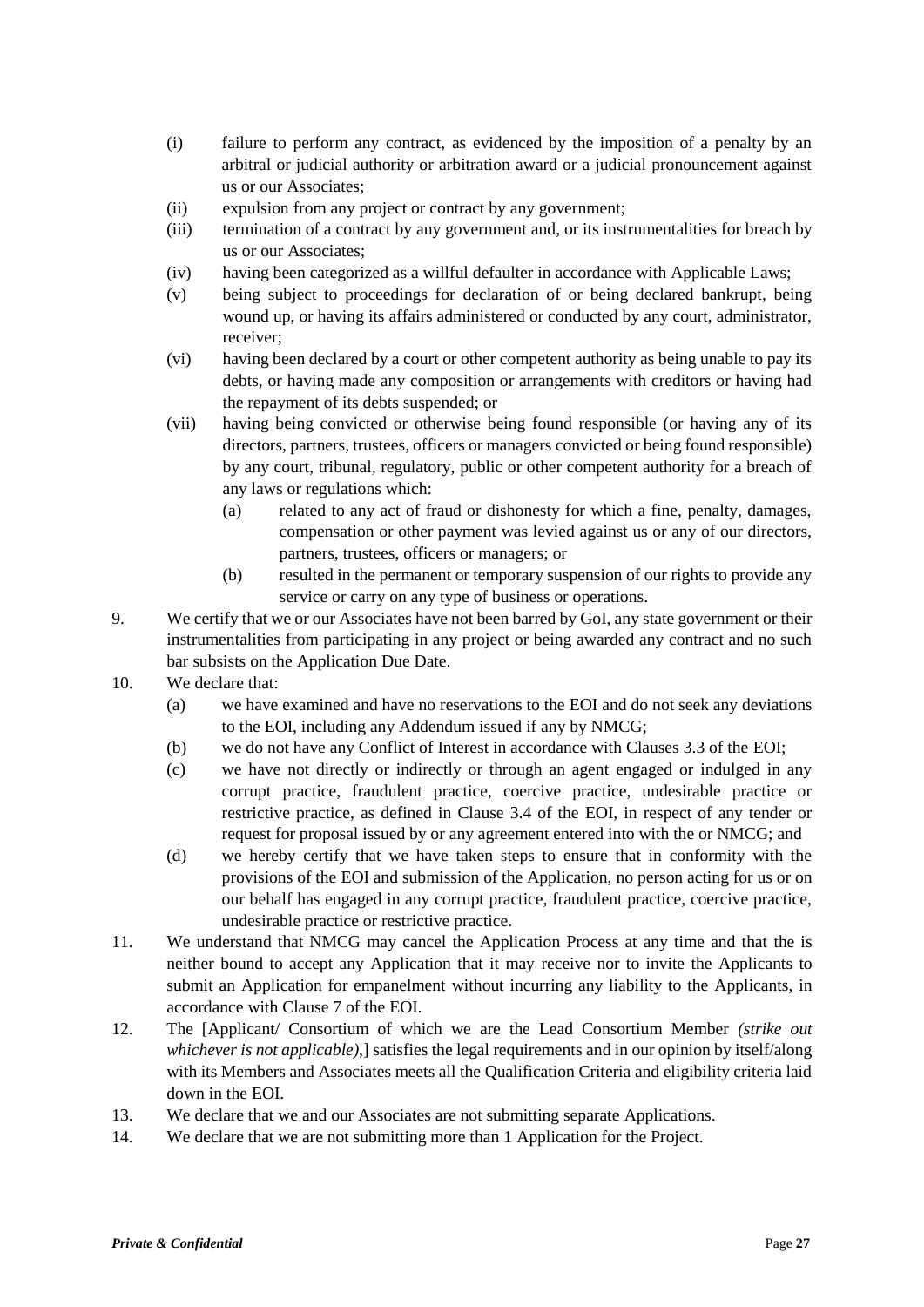- 15. We certify that in regard to matters other than security and integrity of the country, we or any of our Associates have not been convicted by a court of law or indicted or adverse orders passed by a regulatory authority which could cast a doubt on our ability to undertake the Project.
- 16. We further certify that in regard to matters relating to security and integrity of the country, we or any of our Associates have not been charge-sheeted by any agency of the state or convicted by a court of law.
- 17. We further certify that no investigation by a regulatory authority is pending either against us or against our Associates or against our CEO or any of our directors/managers/employees, which could have a material adverse effect on our ability to undertake the Project.
- 18. We undertake that in case due to any change in facts or circumstances during the Application Process, we attract the provisions of disqualification in terms of the provisions of the EOI, we shall inform NMCG of the same immediately.
- 19. We agree and undertake to abide by all the terms and conditions of the EOI.
- 20. Our Application shall remain valid for a period of not less than 180 days from the Application Due Date.

For and on behalf of : Signature **(Authorised Representative and Signatory)**

Name of the Person : Designation :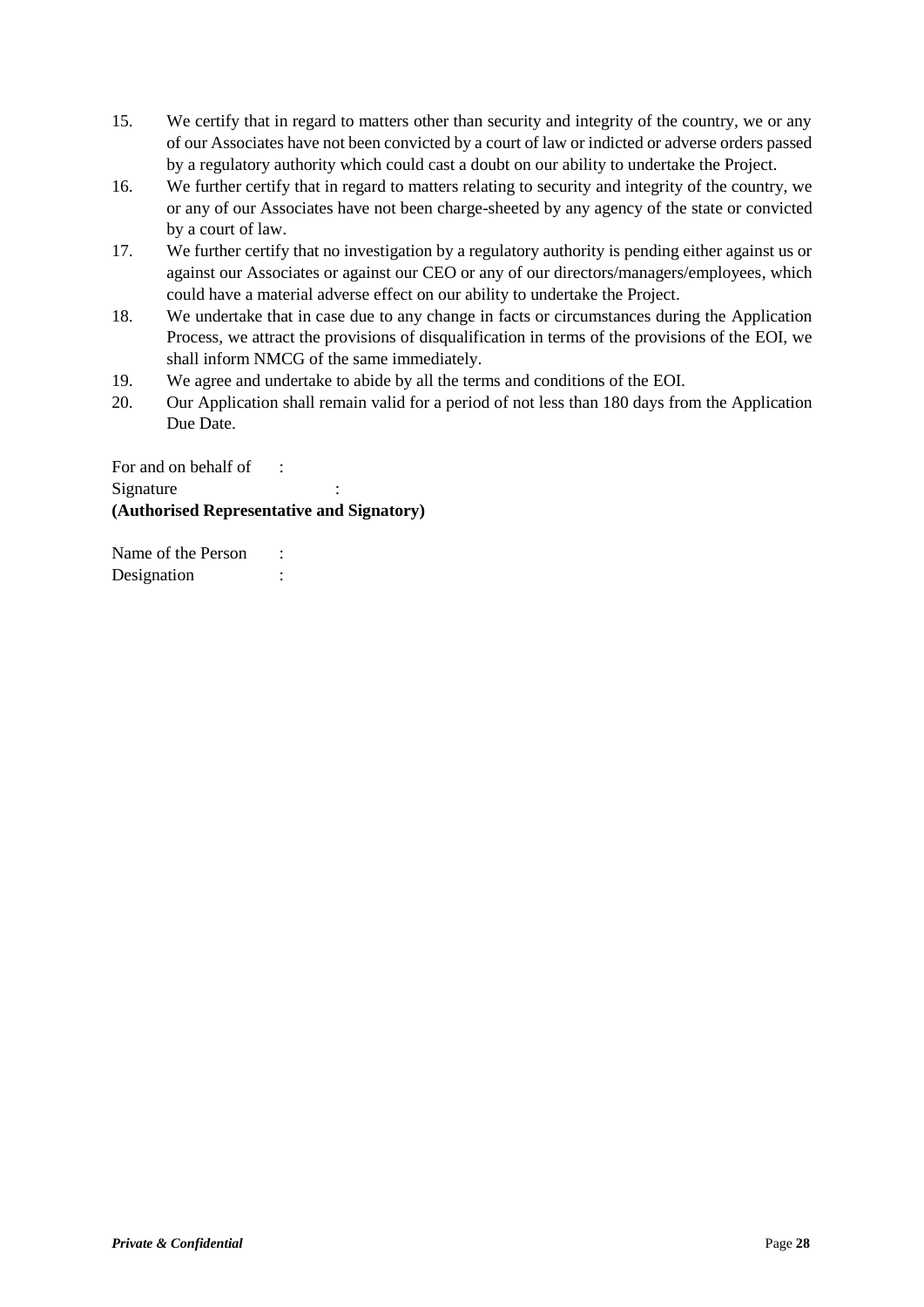## **ANNEXURE 1B DESCRIPTION OF THE APPLICANT**

- 1. (a) Name:
	- (b) Country of incorporation:
	- (c) Principal Address:
	- (d) Date of incorporation and/or commencement of business:
- 2. Brief description of the Applicant including details of its main lines of business: [*Note. Such description shall not exceed 5 type-written pages.*]
- 3. Details of individual(s) who will serve as the point of contact/communication for and NMCG:
	- (a) Name:
	- (b) Designation:
	- (c) Address:
	- (d) Telephone Number:
	- (e) E-mail Address:
	- (f) Fax Number:
- 4. In case of a Consortium:
	- (a) The information above (1-3) should be provided for all the Members of the Consortium.
	- (b) Additional information regarding each Member of the Consortium should be provided as per table below:

|           | S. No. Name of Member | <b>Proposed role</b> |
|-----------|-----------------------|----------------------|
| . .       |                       |                      |
| <u>L.</u> |                       |                      |
|           |                       |                      |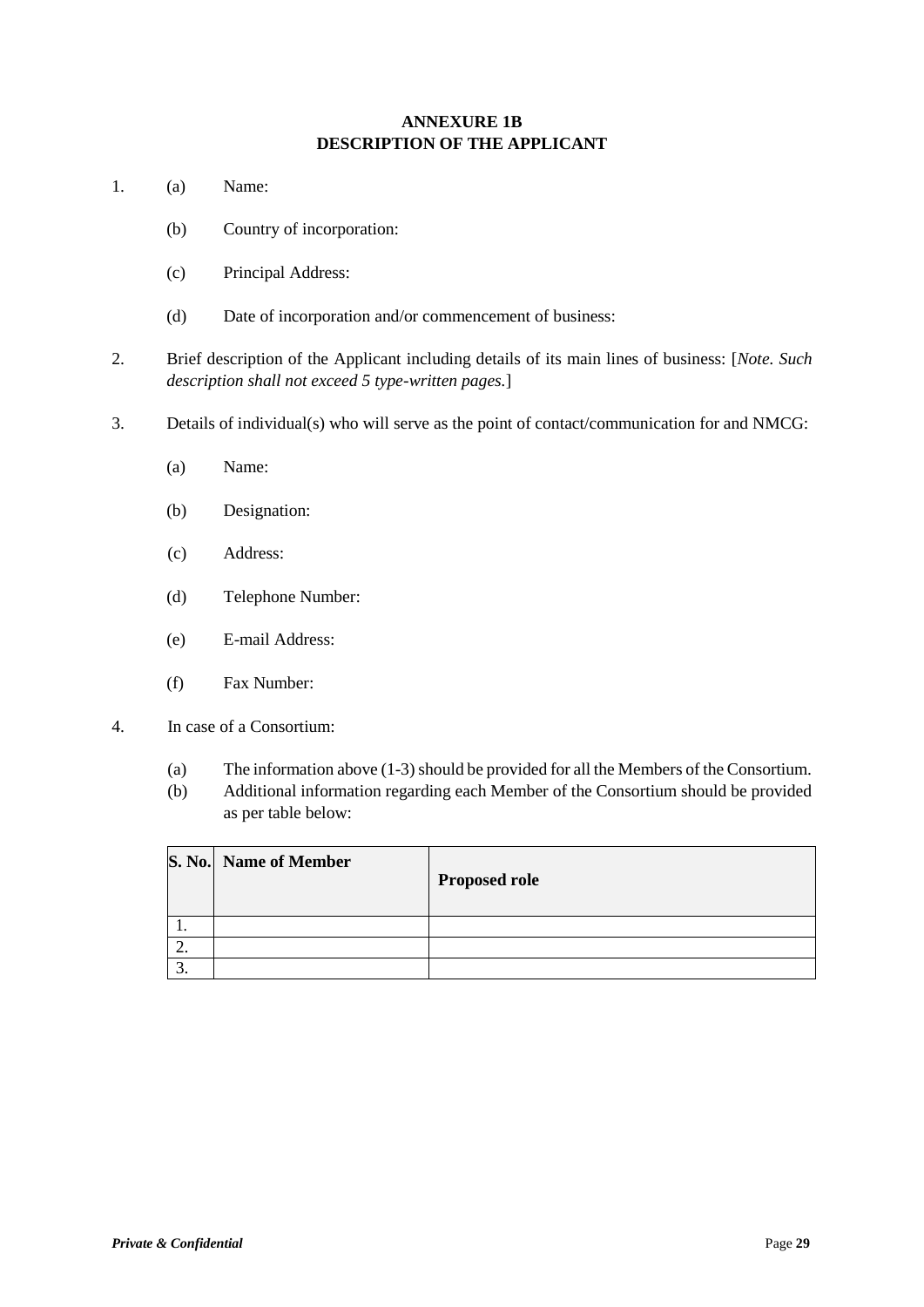## **ANNEXURE 1C FORMAT OF POWER OF ATTORNEY AUTHORISING THE SIGNATORY OF THE APPLICATION**

#### (on Stamp Paper)

Know all men by these presents, We …………………………………………….. (*name of the Company and address of the registered office*) do hereby irrevocably constitute, nominate, appoint and authorize Mr./ Ms. (*name*), …………………… son/daughter/wife of ……………………………… and presently residing at …………………., who is presently employed with us/the Lead Member of our Consortium and holding the position of ……………………………., as our true and lawful attorney (hereinafter referred to as the **Attorney**) to do in our name and on our behalf, all such acts, deeds and things as are necessary or required in connection with or incidental to submission of our Application for empanelment for sewage sludge recycling/reuse under circular economy in National Mission for Clean Ganga (**NMCG**), including but not limited to signing and submission of all Application documents and other documents and writings, participate in meetings and other conferences and providing information/responses to NMCG, representing us in all matters before the and NMCG, signing and execution of all undertakings consequent to acceptance of our Application, and generally dealing with the NMCG in all matters in connection with or relating to or arising out of our Application for empanelment.

**AND** we hereby agree to ratify and confirm and do hereby ratify and confirm all acts, deeds and things done or caused to be done by our said Attorney pursuant to and in exercise of the powers conferred by this Power of Attorney and that all acts, deeds and things done by our said Attorney in exercise of the powers hereby conferred shall and shall always be deemed to have been done by us.

|  | IN WITNESS WHEREOF WE, , THE ABOVE NAMED PRINCIPAL HAVE |  |  |  |
|--|---------------------------------------------------------|--|--|--|
|  | EXECUTED THIS POWER OF ATTORNEY ON THIS  DAY OF , 20    |  |  |  |

For

………………………….. (Signature, name, designation and address)

Witnesses:

1.

 $2^{\circ}$ 

(Notarised) Accepted ……………………………

(Signature)

(Name, Title and Address of the Attorney)

*Instructions:*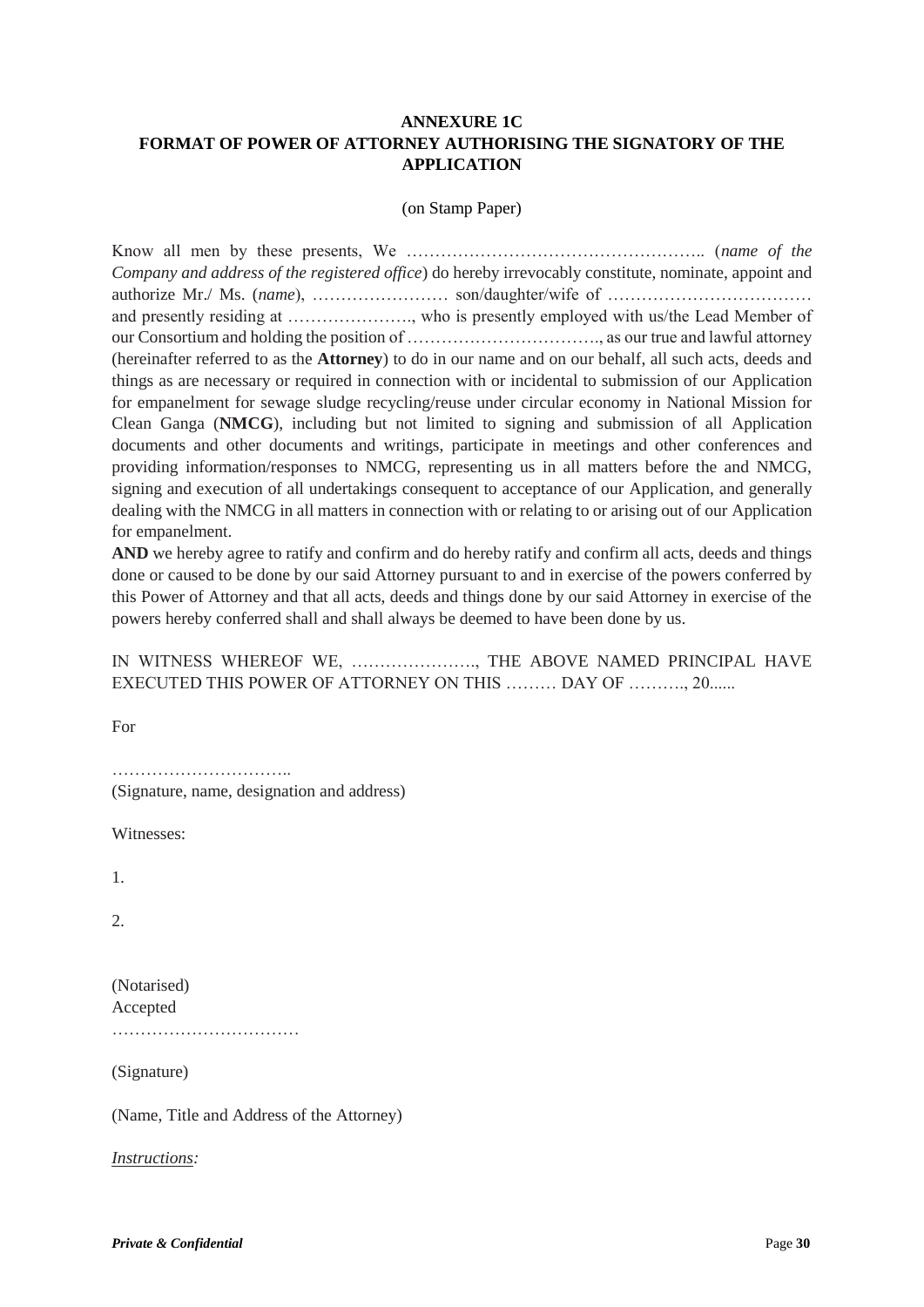- *(1) The mode of execution of the Power of Attorney should be in accordance with the procedure, if any, laid down by the applicable law and the charter documents of the executant(s) and when it is so required, the same should be under common seal affixed in accordance with the required procedure.*
- *(2) Wherever required, the Applicant should submit for verification the extract of the charter documents and documents such as a board or shareholders' resolution/ power of attorney in favour of the person executing this Power of Attorney for the delegation of power hereunder on behalf of the Applicant.*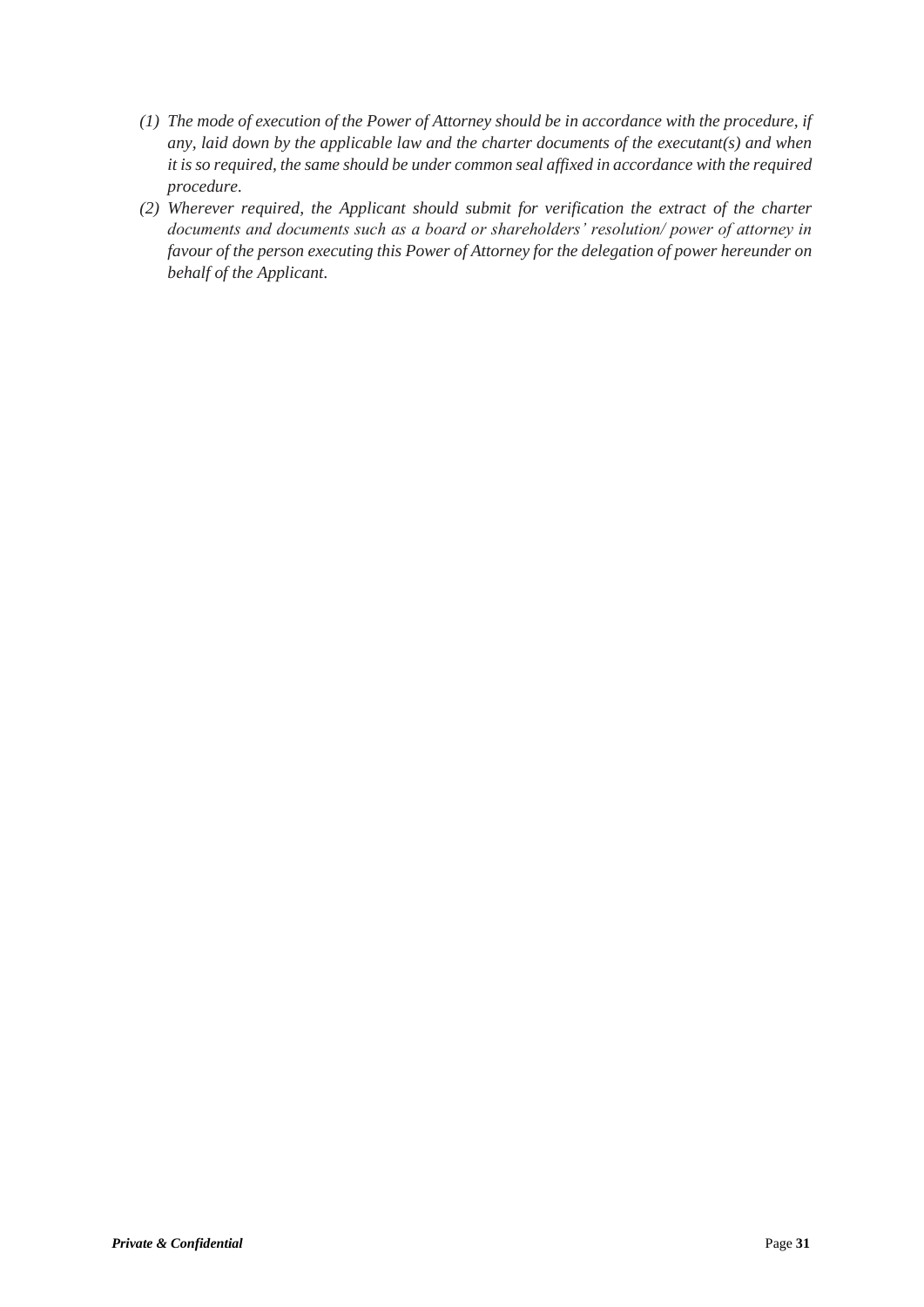## **ANNEXURE 1D**

# **FORMAT OF CERTIFICATE FROM THE STATUTORY AUDITOR FOR NET WORTH AND COMPLIANCE WITH OTHER FINANCIAL QUALIFICATION CRITERIA**

*(On the letter head of the statutory auditor*)

Based on the books of accounts of *(insert name of the Applicant/Member)* (**Applicant/Member**) and other published information authenticated by it, this is to certify that:

(a) As on (*insert date*), the Applicant's/Member's Net Worth is Rs.…………… (Rupees ……………………………).

Further, the annual Net Worth as per the balance sheets of past 3 Financial Years (including the above) exceeds Rs. 10,00,00,000 (Rupees One Crore) and Financial Turnover exceeds Rs 50000000(Rs Five Crore). The details are provided below:

| <b>Financial Year</b> | <b>Net Worth (Rs. Crore)</b> | Turnover (Rs Crore) |  |
|-----------------------|------------------------------|---------------------|--|
| Financial Year [      |                              |                     |  |
| Financial Year [      |                              |                     |  |
| Financial Year [      |                              |                     |  |

The Net Worth has been calculated in accordance with the terms set out in the Expression of Interest (**EOI**) issued NMCG on [*insert date*].

- (b) The Applicant/Member is not affected by and has not been affected by any of the following events, conditions or circumstances in the 3 Financial Years preceding the Application Due Date:
	- (i) having been categorized as a willful defaulter in accordance with Applicable Laws;
	- (ii) being subject to proceedings for declaration of or being declared bankrupt, being wound up, or having its affairs administered or conducted by any court, administrator, receiver;
	- (iii) having been declared by a court or other competent authority as being unable to pay its debts, or having made any composition or arrangements with creditors or having had the repayment of its debts suspended; or
	- (iv) having being convicted or otherwise being found responsible (or having any of its directors, partners, trustees, officers or managers convicted or being found responsible) by any court, tribunal, regulatory, public or other competent authority for a breach of any laws or regulations which:
		- (i) related to any act of fraud or dishonesty for which a fine, penalty, damages, compensation or other payment was levied against the Applicant/Member or any of our directors, partners, trustees, officers or managers; or
		- (ii) resulted in the permanent or temporary suspension of our rights to provide any service or carry on any type of business or operations.

Name of the auditor: Seal of the auditor: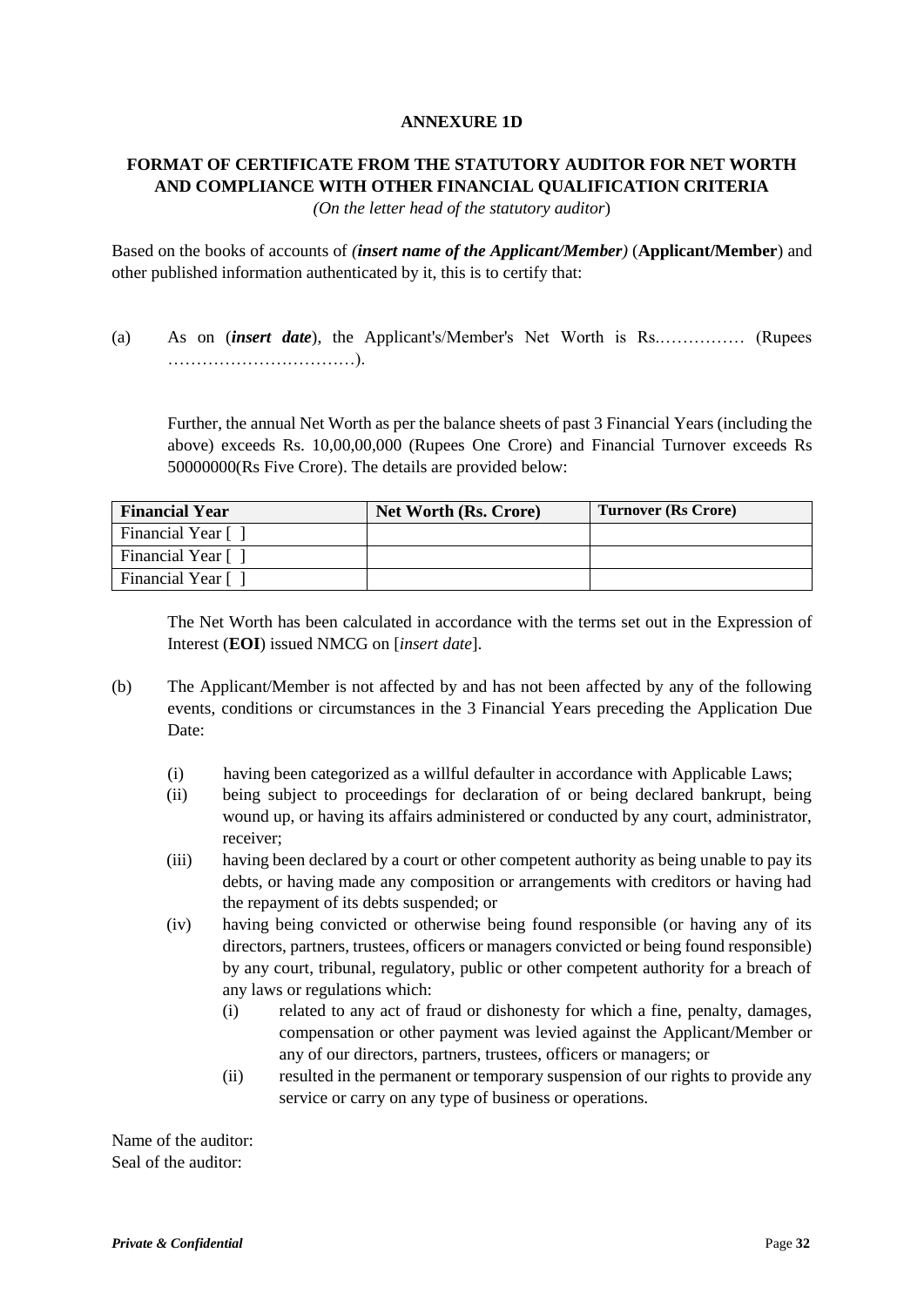Signature: Name: Membership Number: Designation: Date: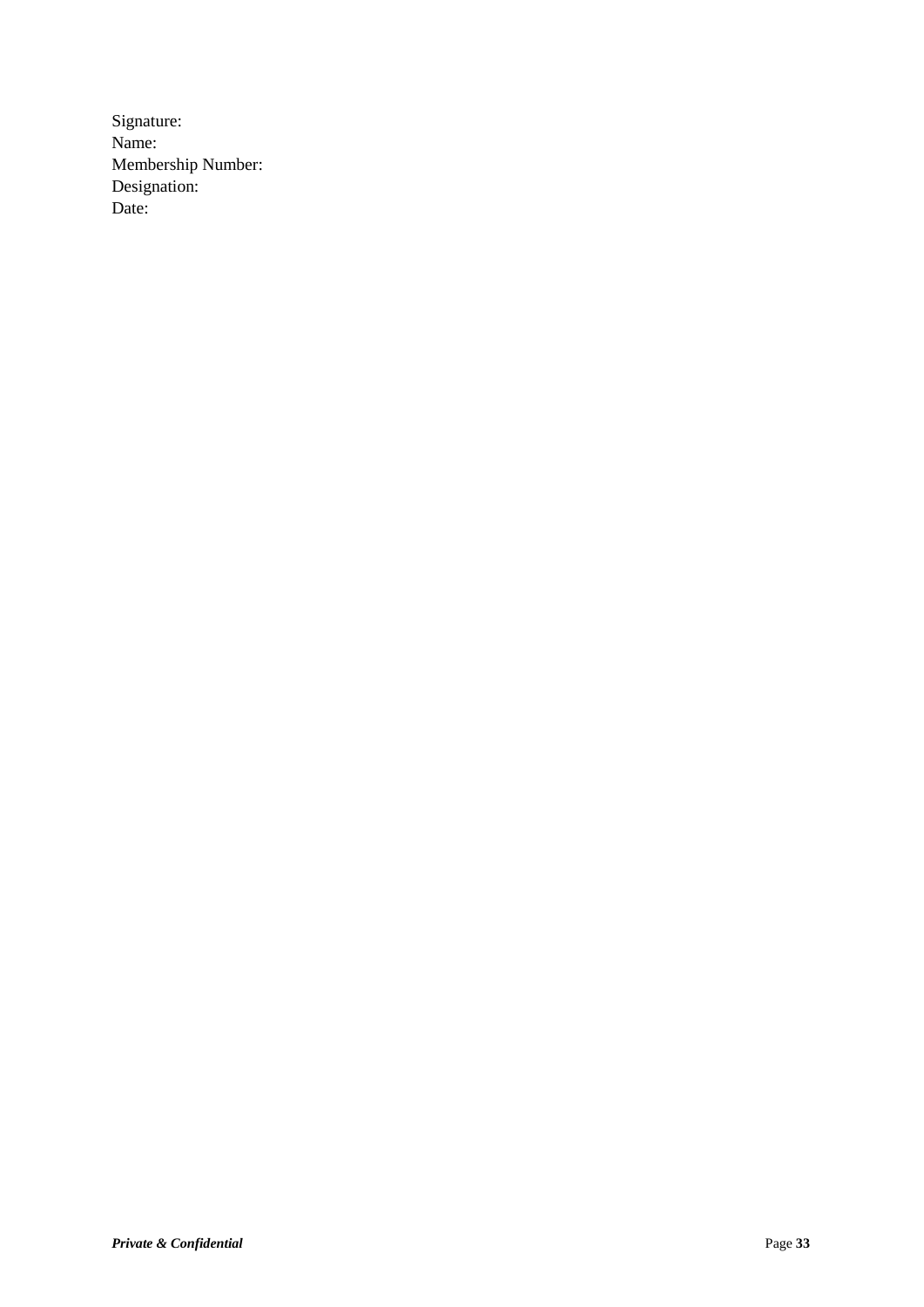## **ANNEXURE 1E PART I FORMAT OF DETAILS OF THE ELGIBILE SLUDGE BUSINESS MODELS IN SLUDGE RECYCLING**

| Item                                                                                                                 | <b>Details of the Project</b> |
|----------------------------------------------------------------------------------------------------------------------|-------------------------------|
| Entity claiming experience                                                                                           |                               |
| Installed Capacity in Metric Tons of the project and<br>technology                                                   |                               |
| Actual production in Metric Tons                                                                                     |                               |
| Sale in Metric Tons                                                                                                  |                               |
| Mode<br>of<br>development(Private<br>Business/PPP/EPC/Government funded with O &M support)                           |                               |
| Details of end product and market for the output.                                                                    |                               |
| If the project is fully funded by government then Entity for<br>which project was developed/designed and constructed |                               |
| Project /investment Cost                                                                                             |                               |
| Location                                                                                                             |                               |
| Date of award, completion/commissioning of project/Status<br>of project                                              |                               |
| Whether credit is being taken<br>for the experience of<br>an Associate (Yes/No)                                      |                               |
| In case of development experience, shareholding in the<br>company developing and owning the project                  |                               |
| Confirmation that the plant is currently operational                                                                 |                               |

*Instructions: All above claims shall be substantiated with necessary documentary evidences and/or certificates issued by competent authority.*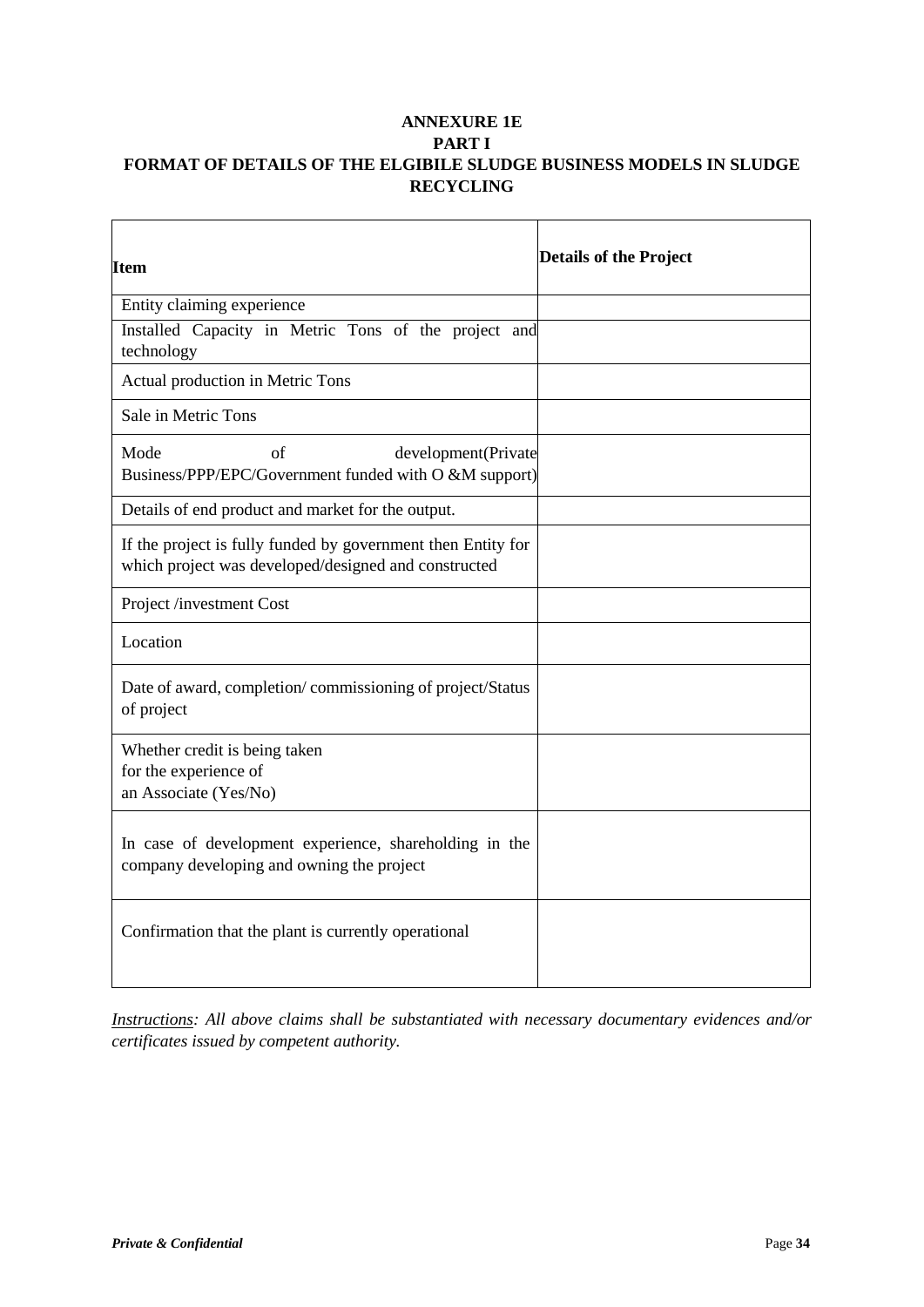## **ANNEXURE 1G FORMAT OF SELF-ATTESTED CERTIFICATE REGARDING ASSOCIATE**

### **Self-Attested Certificate regarding Associate**

Based on the authenticated record of [*Insert name of the Company*], this is to certify that [more than 50% (fifty per cent) of the subscribed and paid up voting equity of ……………… (name of the Applicant/Member/ Associate) is held, directly or indirectly, by ……………….. (name of Applicant/ Member/Associate)

By virtue of the aforesaid, the latter exercises control over the former, who is an Associate.]

[…… (name of Applicant/Member/Associate) has the power, directly or indirectly, to direct or influence the management and policies of ….. (Applicant/Member) by operation of law, contract or otherwise]. By virtue of the aforesaid, the former exercises control over the latter, who is an Associate.]

A brief description of the said equity held, directly or indirectly, is given below:

{Describe the share-holding of the Applicant/Member and the Associate. In the event the Associate is under common Control with the Associate/Consortium Member or the Control is exercised by operation of law, the relationship may be suitably described and similarly certified herein.}

Name of the Applicant/Member: Seal of the Applicant/Member:

(Signature, name and designation of the authorized signatory). Date: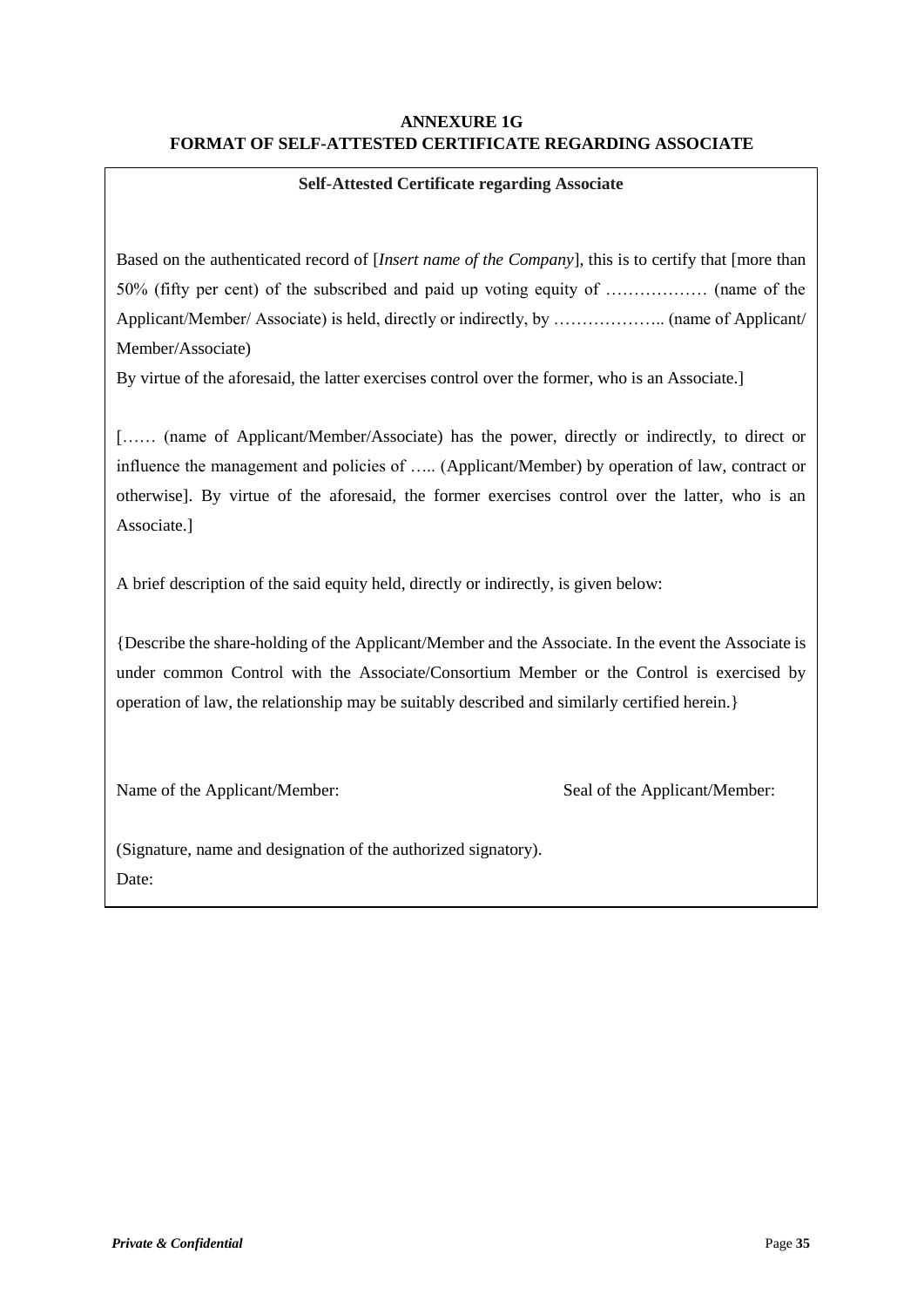## **ANNEXURE 1H FORMAT OF INFORMATION ON LITIGATION**

|     |             | Forum<br>and | <b>Brief</b>   | <b>Estimated</b> | <b>Current</b> | Orders<br>passed        |
|-----|-------------|--------------|----------------|------------------|----------------|-------------------------|
| S.  | <b>Name</b> | Counterparty | Description of | financial        | Status of      | against<br>the          |
| No. |             |              | the matter     | liability        | Litigation     | <b>Applicant/Member</b> |
|     |             |              |                |                  |                |                         |
|     |             |              |                |                  |                |                         |
|     |             |              |                |                  |                |                         |
|     |             |              |                |                  |                |                         |
|     |             |              |                |                  |                |                         |
|     |             |              |                |                  |                |                         |
|     |             |              |                |                  |                |                         |
|     |             |              |                |                  |                |                         |
|     |             |              |                |                  |                |                         |
|     |             |              |                |                  |                |                         |
|     |             |              |                |                  |                |                         |
|     |             |              |                |                  |                |                         |
|     |             |              |                |                  |                |                         |
|     |             |              |                |                  |                |                         |
|     |             |              |                |                  |                |                         |
|     |             |              |                |                  |                |                         |
|     |             |              |                |                  |                |                         |
|     |             |              |                |                  |                |                         |
|     |             |              |                |                  |                |                         |
|     |             |              |                |                  |                |                         |
|     |             |              |                |                  |                |                         |
|     |             |              |                |                  |                |                         |
|     |             |              |                |                  |                |                         |
|     |             |              |                |                  |                |                         |
|     |             |              |                |                  |                |                         |
|     |             |              |                |                  |                |                         |
|     |             |              |                |                  |                |                         |
|     |             |              |                |                  |                |                         |
|     |             |              |                |                  |                |                         |
|     |             |              |                |                  |                |                         |

(To be provided by the Applicant/each Member)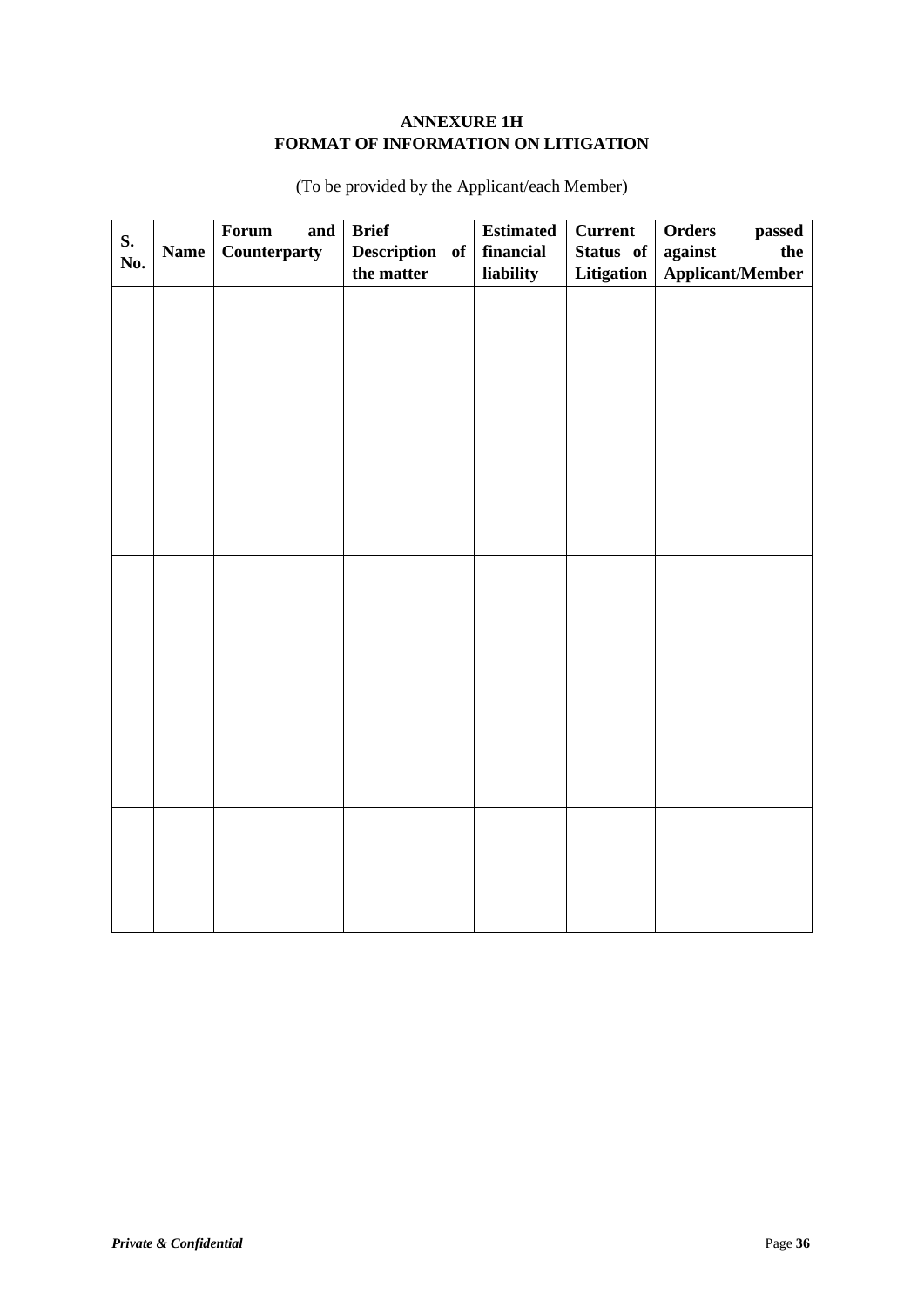## **ANNEXURE 1 (I) FORMAT OF POWER OF ATTORNEY FOR APPOINTING LEAD MEMBER** (On Requisite Stamp Paper)

Whereas the NMCG has invited Applications from interested parties for the **empanelment of agencies for recycle/reuse of sewage sludge under circular economy.**

Whereas, ……………………., …………………….. and …………………….. (collectively, the **Consortium**) being Members of the Consortium are interested in submitting a Application for the empanelment in accordance with the terms and conditions of the Expression of Intererst (**EOI**) issued by the on [*Insert Date*], and

Whereas, it is necessary for the Members of the Consortium to designate one of them as the Lead Member with all necessary power and authority to do for and on behalf of the Consortium, all acts, deeds and things as may be necessary in connection with the Consortium's Application for the Project and its implementation.

#### **NOW, THEREFORE, KNOW ALL MEN BY THESE PRESENTS**

We, …………………….. having our registered office at …………………….., …………………….. having our registered office at …………………….., and …………………….. having our registered office at …………………….., (hereinafter collectively referred to as the **Principals**) do hereby irrevocably designate, nominate, constitute, appoint and authorise …………………….. having its registered office at …………………….., being one of the Members of the Consortium, as the Lead Member and true and lawful attorney of the Consortium (hereinafter referred to as the **Attorney**). We hereby irrevocably authorize the Attorney (with power to sub-delegate) to conduct all business for and on behalf of the Consortium and any one of us during the Application Process and, , to do on our behalf and on behalf of the Consortium, all or any of such acts, deeds or things as are necessary or required or incidental to the submission of the Consortium's Application to NMCG, including but not limited to signing and submission of all Application related documents and other documents and writings, participate in Applicants and other conferences, respond to queries, submit information/documents, sign and execute undertakings consequent to acceptance of the Application of the Consortium and generally to represent the Consortium in all its dealings with and the National Mission for Clean Ganga, and/or any other government agency or any person, in all matters in connection with or relating to or arising out of the Consortium's Application for the Project and/or upon award of the Project and/or till the Concession Agreement is entered into with the and the National Mission for Clean Ganga.

**AND** hereby agree to ratify and confirm and do hereby ratify and confirm all acts, deeds and things done or caused to be done by our said Attorney pursuant to and in exercise of the powers conferred by this Power of Attorney and that all acts, deeds and things done by our said Attorney in exercise of the powers hereby conferred shall and shall always be deemed to have been done by us/Consortium.

IN WITNESS WHEREOF WE THE PRINCIPALS ABOVE NAMED HAVE EXECUTED THIS POWER OF ATTORNEY ON THIS ………………………… DAY OF ………… 20………

For …………………….. (Signature)

……………………………… (Name & Title)

*Private & Confidential* Page 37